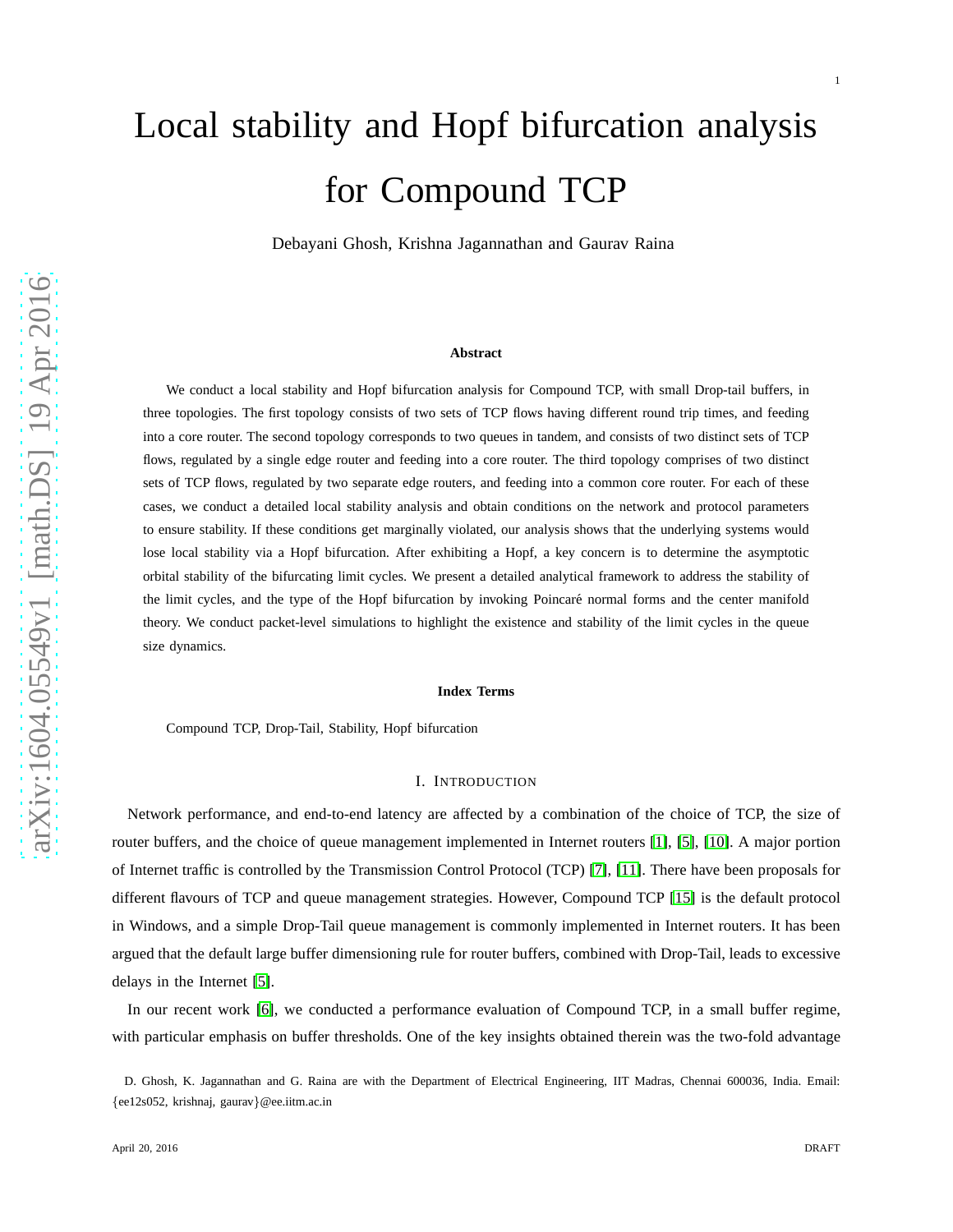of having small router buffers. In particular, our analysis showed that small buffers are favourable for ensuring the stability of the system, in addition to reducing queuing delays. Furthermore, our analysis identified that the underlying dynamical systems undergo a Hopf bifurcation, and transit from a locally stable into an unstable regime as the buffer size increases. The Hopf bifurcation alerts us to the emergence of isolated periodic orbits, termed as limit cycles, as a parameter crosses a certain critical value. In addition, we repeatedly observed limit cycles in the queue size dynamics, in numerous packet-level simulations. Fig. [1](#page-2-0) portrays one such instance; indeed, it captures the emergence of limit cycles in the queue size of the core router in a single bottleneck topology. This motivates us to develop an analytical framework under which the emergence of these non-linear oscillations can be better

We consider three different topologies, and focus on analysing the dynamical properties of a fluid model of Compound TCP in conjunction with small Drop-Tail buffers. Our fluid model takes the form of a non-linear, timedelayed dynamical system. The first topology is a generalisation of the single bottleneck topology studied in [\[6\]](#page-22-5), and consists of two sets of TCP flows having different round trip times, and feeding into a core router (see Fig. [2\(](#page-4-0)a)). The second topology corresponds to two queues in tandem, and consists of two distinct sets of TCP flows, regulated by a single edge router and feeding into a core router (see Fig. [2\(](#page-4-0)b)). The third topology comprises of two distinct sets of TCP flows, regulated by two separate edge routers, and feeding into a common core router (see Fig. [2\(](#page-4-0)c)).

understood. To that end, in this paper, we provide a complete analytical characterisation of the type of the Hopf

bifurcation, and prove the orbital stability of the emergent limit cycles.

For each of these cases, we first conduct a local stability analysis and outline necessary and sufficient conditions for local stability, with two simplifying assumptions. In the first scenario, we assume that the network parameters are the same, and that both sets of Compound TCP flows have equal round trip times. In the second scenario, we assume the network parameters to be heterogeneous, and the round trip time of one set of TCP flows to be much larger as compared to the other. If the local stability conditions get marginally violated, our analysis shows that the underlying systems would lose local stability via a Hopf bifurcation. Motivated by this insight, we then analyse only the third topology in greater detail, to better understand the impact of heterogeneous system parameters on local stability. We numerically show through DDE-BIFTOOL [\[3\]](#page-22-6), [\[4\]](#page-22-7) that, even in the presence of heterogeneous network parameters and different round trip times, the dynamical system undergoes a Hopf bifurcation which leads to the emergence of limit cycles.

As argued in [\[6\]](#page-22-5), the emergence of limit cycles in the system dynamics could have a number of detrimental consequences – for example it could lead to the synchronisation of TCP windows, result in a loss in link utilisation, and cause the downstream traffic to be bursty. Hence, it becomes imperative to study these limit cycles in further detail. To that end, an important contribution of this paper lies in providing an analytical framework to determine the asymptotic orbital stability of the emerging limit cycles. Using Poincaré normal forms and the center manifold theory, we show that the Hopf bifurcation is indeed supercritical, and hence leads to the emergence of orbitally stable limit cycles. To corroborate our analytical insights, we conduct some packet-level simulations in NS2 [\[16\]](#page-23-1), to highlight the existence and stability of the limit cycles in the queue size dynamics. Notably, instead of treating any particular system parameter as the bifurcation parameter, we choose a suitably motivated exogenous, non-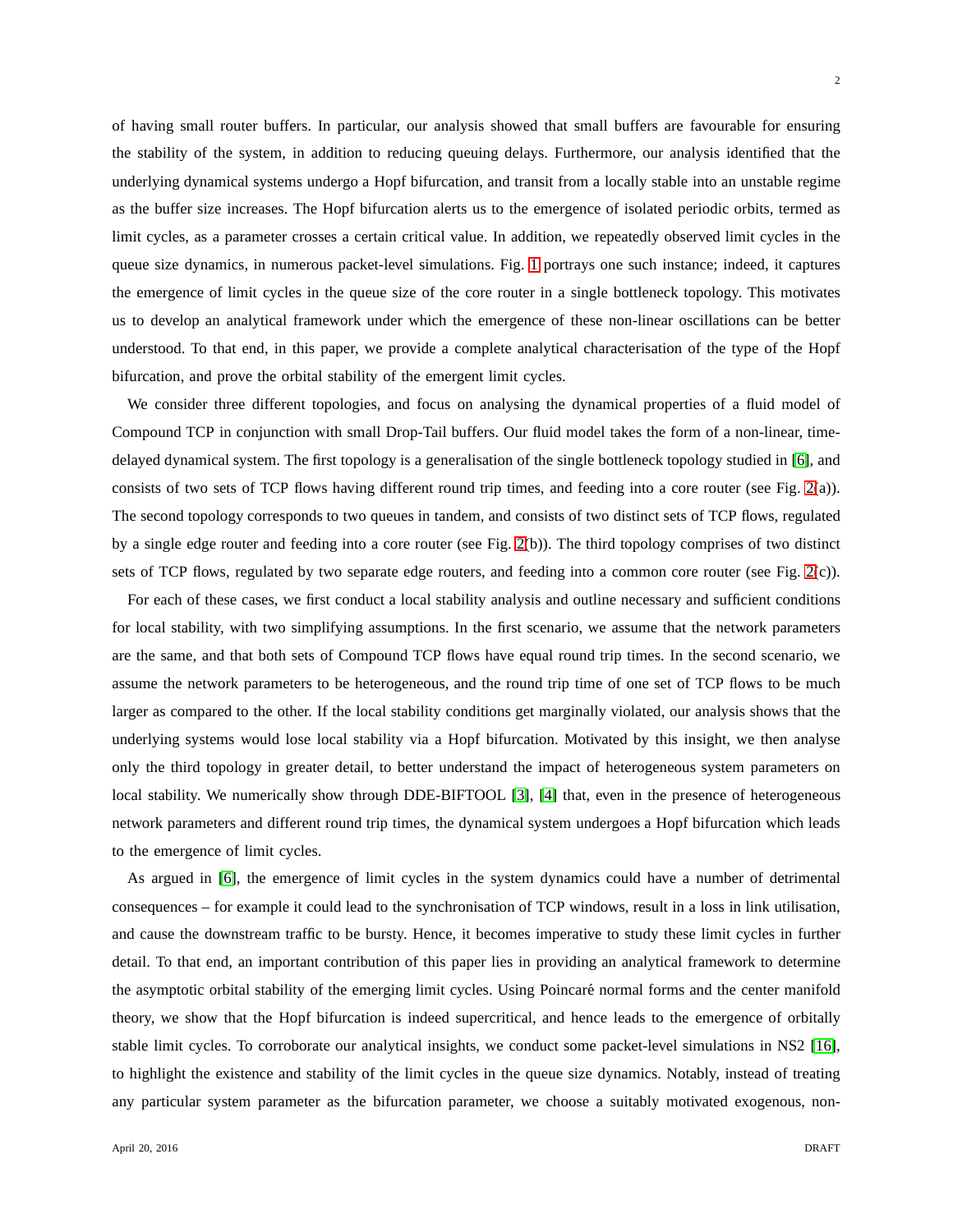<span id="page-2-0"></span>

Fig. 1: *Long-lived flows*. 60 long-lived Compound flows over a 2 Mbps link, and feeding into a core router with link capacity 100 Mbps. Observe the emergence of limit cycles in the queue at the core router, for larger buffer thresholds, and larger round trip times.

dimensional parameter as the bifurcation parameter to aid our analysis. The two main advantages of this are: first, it enables us to capture the effects of different system parameters on the system stability in a unified manner and secondly, we need not be concerned about the dimension of the bifurcation parameter.

The rest of the paper is as organised as follows. In section [II,](#page-2-1) we outline the governing fluid models for the three cases we consider. Section [III](#page-5-0) deals with local stability analysis of the fluid models. In Section [IV,](#page-10-0) we provide an analytical framework to determine the asymptotic orbital stability of the bifurcating limit cycles, and to characterise the type of the Hopf bifurcation. Packet-level simulations are presented in Section [V](#page-20-0) to corroborate some of the analytical insights. Finally, in section [VI,](#page-22-8) we summarise our contributions.

# II. MODELS

<span id="page-2-1"></span>In this section, we consider two distinct sets of TCP flows having different round trip times  $\tau_1$  and  $\tau_2$  in three topologies. For our analysis of these models, we primarily focus on long-lived flows. We assume that both sets of TCP flows can be of different flavours and hence, can have different increase and decrease rules to govern the evolution of the corresponding window sizes. Let the average window sizes of the two sets of flows be  $w_1(t)$ and  $w_2(t)$  respectively. For each acknowledgement received, the average window sizes increase by  $i_1(w_1(t))$  and  $i_2(w_2(t))$ , and for each packet loss detected, the average window sizes decrease by  $d_1(w_1(t))$  and  $d_2(w_2(t))$ respectively. Note that, the increase and decrease functions for a particular TCP flavour depend on the protocol parameters. Further, the loss probability at the routers is governed by the corresponding AQM strategy.

### *A. Fluid models for TCP*

Now, we briefly outline the fluid models for the evolution of the average window sizes of the two sets of TCP flows in the congestion avoidance phase for three topologies.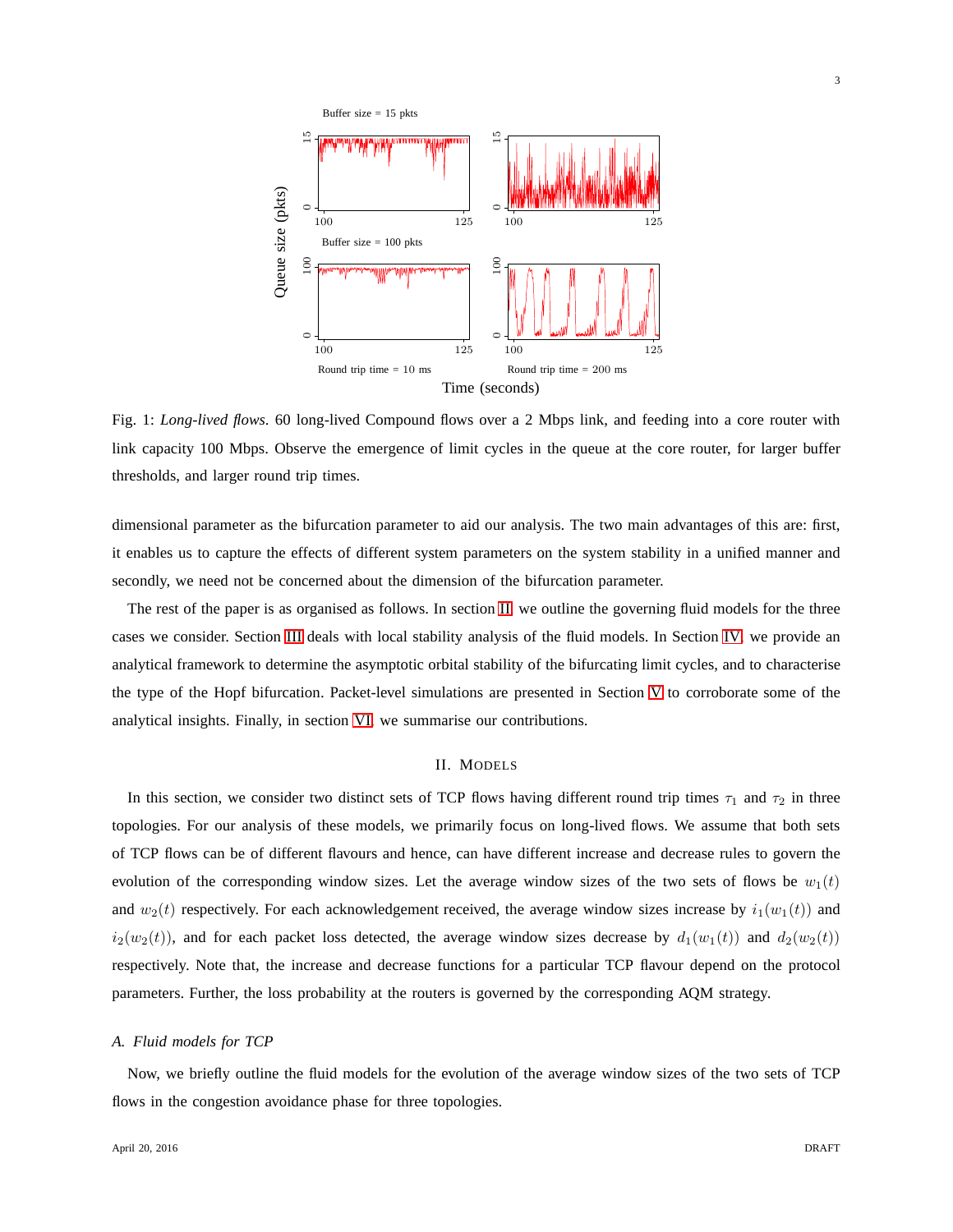*Case I*

This model consists of a single bottleneck link with two distinct sets of TCP flows feeding into a common core router, as shown in Fig. [2\(](#page-4-0)a). The core router has a buffer size of  $B$ , with link capacity  $C$ . Thus, for generalised TCP flows, the non-linear, time-delayed, fluid model of the system is given by the following equations:

<span id="page-3-0"></span>
$$
\frac{dw_j(t)}{dt} = \frac{w_j(t-\tau_j)}{\tau_j} \left( i_j \left( w_j(t) \right) \left( 1 - q(t,\tau_1,\tau_2) \right) - d_j \left( \left( w_j(t) \right) q(t,\tau_1,\tau_2) \right), \quad j = 1,2,\tag{1}
$$

where  $q(t, \tau_1, \tau_2)$  represents the packet loss probability at the core router, and depend on the sending rates of both sets of TCP flows.

### *Case II*

This model consists of two distinct sets of TCP flows, regulated by a single edge router and feeding into a common core router, as shown in Fig. [2\(](#page-4-0)b). The buffer sizes of the core router and the edge routers are  $B_1$  and  $B_2$ , with link capacities  $C_1$  and  $C_2$  respectively. Thus, for generalised TCP flows, the non-linear, time-delayed, fluid model of the system is given by the following differential equations:

$$
\frac{dw_j(t)}{dt} = \frac{w_j(t-\tau_j)}{\tau_j} \left( i_j \left( w_j(t) \right) \left( 1 - q_1(t, \tau_1, \tau_2) - q_2(t, \tau_1, \tau_2) \right) \right) - d_j \left( \left( w_j(t) \right) \left( q_1(t, \tau_1, \tau_2) + q_2(t, \tau_1, \tau_2) \right) \right),\tag{2}
$$

for  $j = 1, 2$ , and  $q_1(t, \tau_1, \tau_2)$  and  $q_2(t, \tau_1, \tau_2)$  denote the packet loss probabilities at the edge router and the core router respectively.

# *Case III*

This model consists of two distinct sets of TCP flows, regulated by two edge routers and feeding into a common core router, as shown in Fig. [2\(](#page-4-0)c). The buffer size at the core router is  $B$ , with link capacity  $C$ . The buffer sizes for the edge routers are  $B_1$  and  $B_2$ , with link capacities  $C_1$  and  $C_2$  respectively. Thus, for generalised TCP flows, the non-linear, time-delayed, fluid model of the system is given by the following equations:

$$
\frac{dw_j(t)}{dt} = \frac{w_j(t-\tau_j)}{\tau_j} \left( i_j \left( w_j(t) \right) \left( 1 - p_j(t-\tau_j) - q(t,\tau_1,\tau_2) \right) - d_j \left( \left( w_j(t) \right) \left( p_j(t-\tau_j) + q(t,\tau_1,\tau_2) \right) \right), \tag{3}
$$

for  $j = 1, 2$ . The loss probabilities at the two edge routers are  $p_1(t)$  and  $p_2(t)$ . The loss probability at the core router is denoted by  $q(t, \tau_1, \tau_2)$ . Recall that, the increase and decrease functions are specific to the choice of a particular flavour of TCP. Specifically, [\[13\]](#page-22-9) has summarised the increase and decrease functions for different TCP flavours including Compound. Since our primary focus is on Compound TCP, we state the increase and decrease functions for Compound as follows:

<span id="page-3-3"></span><span id="page-3-2"></span><span id="page-3-1"></span>
$$
i(w(t)) = \alpha (w(t))^{k-1}
$$
, and  $d(w(t)) = \beta w(t)$ . (4)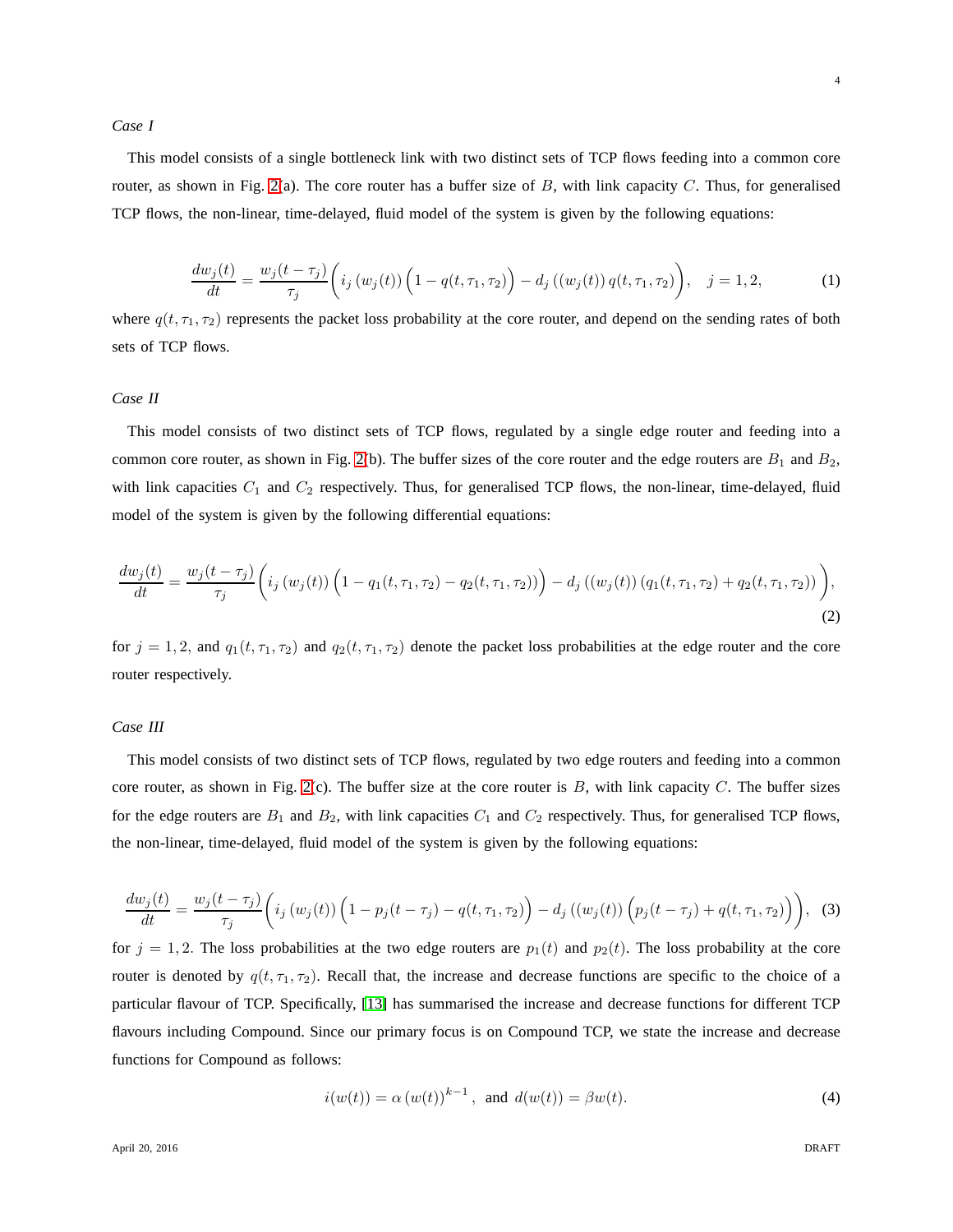<span id="page-4-0"></span>

Fig. 2: *Schematic diagrams of three topologies.* (a) Case I, a single bottleneck topology (b) Case II, two routers in tandem and (c) Case III, two routers feeding into one core router.

Here,  $\alpha$ , k are the increase parameters and  $\beta$  is the decrease parameter. The default values of these parameters are  $\alpha = 0.125$ ,  $k = 0.75$  and  $\beta = 0.5$  [\[15\]](#page-23-0).

#### *B. Packet loss probability*

In this paper, we mainly focus on small buffers with Drop-Tail queue policy for the local stability analysis of the non-linear fluid models of TCP given by [\(1\)](#page-3-0), [\(2\)](#page-3-1) and [\(3\)](#page-3-2). We first consider the scenario where a *large* number of long-lived TCP flows having a common round trip time of  $\tau$  feed into a router having a buffer size of B. The bottleneck link has a capacity C. In this scenario, we can approximate the packet loss probability of the router by the blocking probability of an  $M/M/1/B$  queue [\[13\]](#page-22-9). This gives rise to the following fluid model:

<span id="page-4-3"></span><span id="page-4-2"></span><span id="page-4-1"></span>
$$
p(t) = \left(\frac{w(t)}{C\tau}\right)^B,\tag{5}
$$

where  $w(t)$  represents the average window size of the TCP flows. Using [\(5\)](#page-4-1), we can then obtain the functional forms of packet loss probabilities for the three scenarios, which we briefly outline as follows:

*Case I:* The fluid model for the loss probability at the core router is given by

<span id="page-4-4"></span>
$$
q(t) = \left(\frac{w_1(t)/\tau_1 + w_2(t)/\tau_2}{C}\right)^B.
$$
\n(6)

*Case II:* The fluid models for the loss probabilities are:

$$
q_1(t) = \left(\frac{w_1(t)/\tau_1 + w_2(t)/\tau_2}{C_2}\right)^{B_2} \text{ and, } q_2(t) = \left(\frac{w_1(t)/\tau_1 + w_2(t)/\tau_2}{C_1}\right)^{B_1}.\tag{7}
$$

*Case III:* Using [\(5\)](#page-4-1), we can approximate the loss probabilities at various routers as below:

$$
p_1(t) = \left(\frac{w_1(t)}{C_1\tau_1}\right)^{B_1}, \quad p_2(t) = \left(\frac{w_2(t)}{C_2\tau_2}\right)^{B_2}, \text{ and}
$$

$$
q(t) = \left(\frac{w_1(t)/\tau_1 + w_2(t)/\tau_2}{C}\right)^B.
$$
 (8)

Using these functional forms, we now proceed to perform a local stability and bifurcation analysis for the systems given by [\(1\)](#page-3-0), [\(2\)](#page-3-1) and [\(3\)](#page-3-2). This would enable us to understand the dynamical properties of the coupled system of Compound TCP with Drop-Tail queue policy to a greater detail.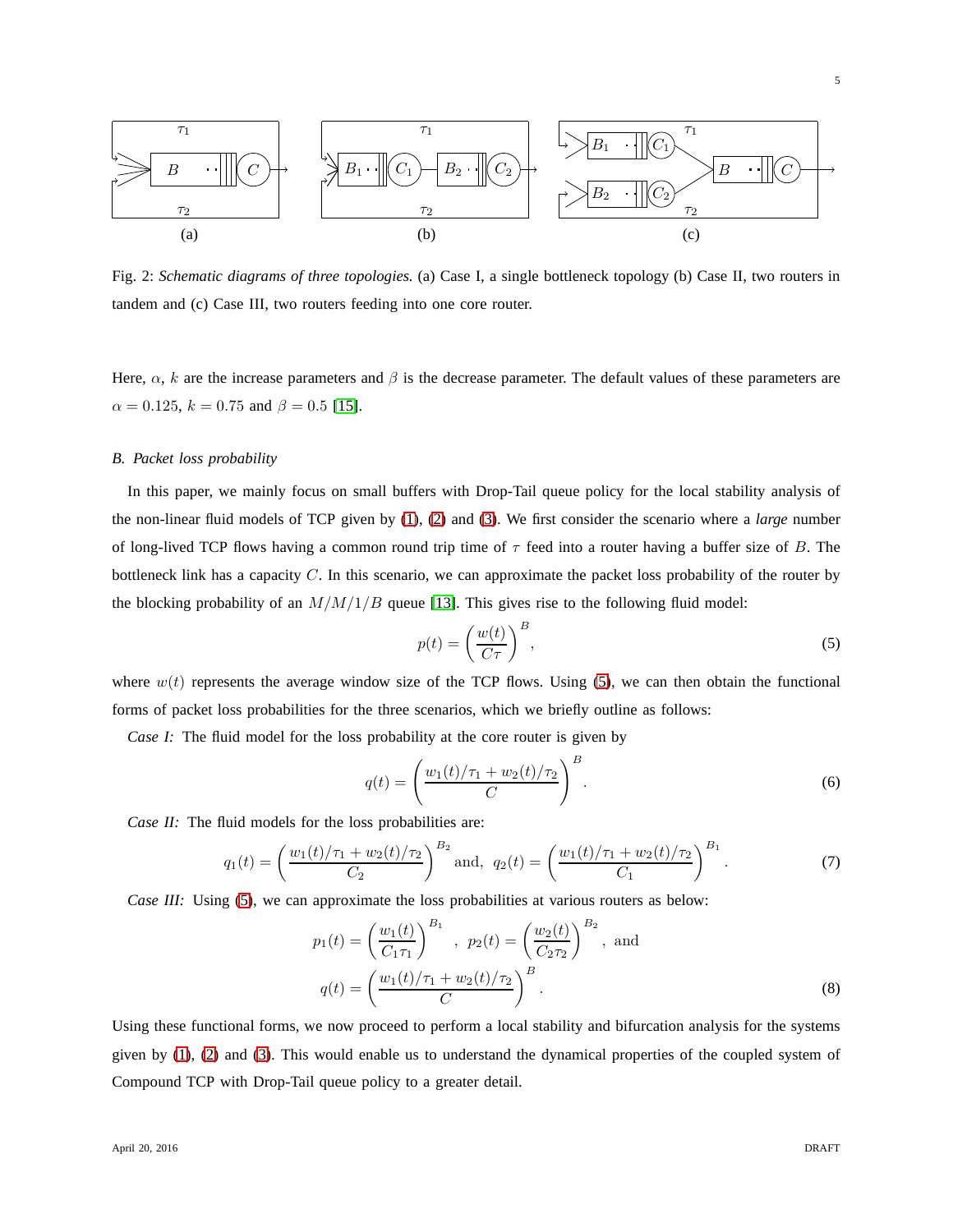### III. LOCAL STABILITY ANALYSIS

<span id="page-5-0"></span>Note that, to perform a local stability and bifurcation analysis for the non-linear models [\(1\)](#page-3-0), [\(2\)](#page-3-1) and [\(3\)](#page-3-2), we need to choose an appropriate bifurcation parameter. It can be easily seen that both protocol and network parameters affect the stability of the systems. To that end, instead of treating any of the system parameters as a bifurcation parameter, we introduce an exogenous non-dimensional parameter  $\kappa$  as the bifurcation parameter. We choose the non-dimensional parameter in such a manner that it does not affect the equilibrium of the system. Recall that, to conduct the local stability analysis, we primarily focus on Compound TCP with Drop-Tail queues in the small buffer regime. For mathematical tractability, we assume that both sets of TCP flows in all three topologies are regulated by Compound with identical protocol parameters. Further, we consider two simplifying assumptions as briefly outlined below:

*Scenario 1:* All network parameters are the same, *i.e.*,  $B_1 = B_2 = B$ , and  $C_1 = C_2 = C$ . Further, the round trip times of both TCP flow sets are identical, *i.e.*,  $\tau_1 = \tau_2 = \tau$ .

*Scenario 2:* In this scenario, we assume that all network parameters are distinct and the round trip time of one set of TCP flows is negligible and much smaller as compared to the round trip time of the other set, *i.e.*  $\tau_1 >> \tau_2$  and  $\tau_2 \approx 0$ . Under this assumption, the dynamics of the second set of TCP flows appear almost instantaneous.

We now proceed to conduct a detailed local stability analysis to obtain bounds on network, and protocol parameters to ensure stability, for the systems given by [\(1\)](#page-3-0), [\(2\)](#page-3-1) and [\(3\)](#page-3-2).

*Case I*

The schematic diagram of the topology is presented in Fig. [2\(](#page-4-0)a).

*Scenario 1:* With this assumption, the first model reduces to a single bottleneck link with only one set of TCP flows having round trip time  $\tau_1 = \tau_2 = \tau$ . Hence, with the non-dimensional bifurcation parameter  $\kappa$ , system [\(1\)](#page-3-0) reduces to the following non-linear, first-order, time-delayed differential equation:

$$
\frac{dw(t)}{dt} = \kappa \frac{w(t-\tau)}{\tau} \bigg( i \left( w(t) \right) \left( 1 - q(w(t-\tau)) \right) - d \left( \left( w(t) \right) q(w(t-\tau) \right) \bigg),\tag{9}
$$

where  $w(t)$  is the *average* window size of the TCP flows. The non-trivial equilibrium  $w^*$  of system [\(9\)](#page-5-1) satisfies the following equation

<span id="page-5-1"></span>
$$
i(w^*) = d(w^*)q(w^*).
$$
 (10)

Note that, under the first assumption, the fluid model for the packet loss probability at the core router, given by [\(6\)](#page-4-2) reduces to

$$
q(w^*) = \left(\frac{w^*}{C\tau}\right)^B,\tag{11}
$$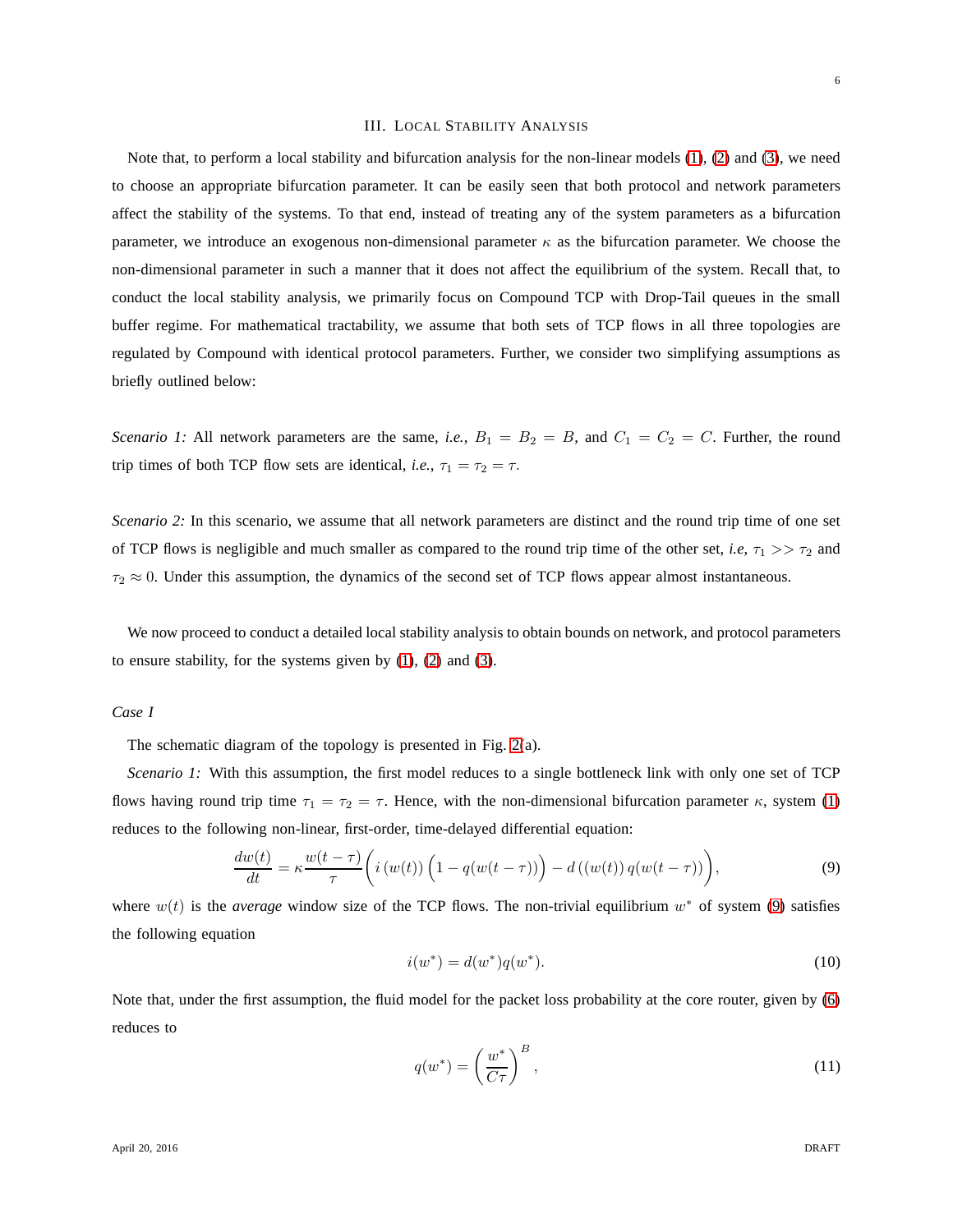<span id="page-6-1"></span><span id="page-6-0"></span>7

at equilibrium. A necessary and sufficient condition for this model, with Compound TCP in the small buffer regime is [\[13\]](#page-22-9)

$$
\kappa \alpha \left(w^*\right)^{k-1} \sqrt{B^2 - \left((k-2)\left(1 - q(w^*)\right)\right)^2} < \cos^{-1}\left(\frac{(k-2)\left(1 - q(w^*)\right)}{B}\right). \tag{12}
$$

*Scenario 2:* With the introduction of the non-dimensional parameter  $\kappa$ , system [\(2\)](#page-3-1) becomes

$$
\dot{w}_1(t) = \kappa \frac{w_1(t - \tau_1)}{\tau_1} \left( i \left( w_1(t) \right) \left( 1 - q(t, \tau_1, \tau_2) \right) - d \left( \left( w_1(t) \right) q(t, \tau_1, \tau_2) \right),
$$
\n
$$
\dot{w}_2(t) = \kappa \frac{w_2(t)}{\tau_2} \left( i \left( w_2(t) \right) \left( 1 - q(t, \tau_1, \tau_2) \right) - d \left( \left( w_2(t) \right) q(t, \tau_1, \tau_2) \right) \right). \tag{13}
$$

Suppose  $(w_1^*, w_2^*)$  is a non-trivial equilibrium of [\(13\)](#page-6-0) and let  $u_1(t) = w_1(t) - w_1^*$  and  $u_2(t) = w_2(t) - w_2^*$  be small perturbations about  $w_1^*$  and  $w_2^*$  respectively. Linearising [\(13\)](#page-6-0) about this equilibrium, we obtain

$$
\dot{u}_1(t) = -\kappa \left( \mathcal{M}_1 u_1(t) + \mathcal{N}_1 u_1(t - \tau_1) + \mathcal{P}_1 u_2(t) \right),
$$
  
\n
$$
\dot{u}_2(t) = -\kappa \left( \left( \mathcal{M}_2 + \mathcal{N}_2 \right) u_2(t) + \mathcal{P}_2 u_1(t - \tau_1) \right),
$$
\n(14)

where, the increase and decrease functions for Compound TCP given by [\(4\)](#page-3-3), and the functional form of the loss probability at the core router given by [\(6\)](#page-4-2) yield the following coefficients:

$$
\mathcal{M}_{j} = -\frac{\alpha}{\tau_{j}} (k - 2) (w_{j}^{*})^{k-1} \left( 1 - \frac{1}{C^{B}} \left( \frac{w_{1}^{*}}{\tau_{1}} + \frac{w_{2}^{*}}{\tau_{2}} \right)^{B} \right),
$$
  
\n
$$
\mathcal{N}_{j} = \frac{B (w_{j}^{*})^{2}}{\tau_{j}^{2} (C)^{B}} \left( \alpha (w_{j}^{*})^{k-2} + \beta \right) \left( \frac{w_{1}^{*}}{\tau_{1}} + \frac{w_{2}^{*}}{\tau_{2}} \right)^{B-1},
$$
  
\n
$$
\mathcal{P}_{j} = \frac{B (w_{j}^{*})^{2}}{\tau_{1} \tau_{2} (C)^{B}} \left( \alpha (w_{j}^{*})^{k-2} + \beta \right) \left( \frac{w_{1}^{*}}{\tau_{1}} + \frac{w_{2}^{*}}{\tau_{2}} \right)^{B-1},
$$
\n(15)

for  $j = 1, 2$ . Looking for exponential solutions, we obtain the characteristic equation for the linearised system [\(14\)](#page-6-1) as

<span id="page-6-2"></span>
$$
\lambda^2 + \kappa a \lambda + \kappa b \lambda e^{-\lambda \tau_1} + \kappa^2 c e^{-\lambda \tau_1} + \kappa^2 d = 0.
$$
 (16)

where,

$$
a = \mathcal{M}_1 + \mathcal{M}_2 + \mathcal{N}_2, \quad b = \mathcal{N}_2,
$$
  
\n
$$
c = \mathcal{M}_1 (\mathcal{M}_2 + \mathcal{N}_2), \quad d = \mathcal{N}_1 (\mathcal{M}_2 + \mathcal{N}_2) - \mathcal{P}_1 \mathcal{P}_2.
$$
 (17)

For system [\(13\)](#page-6-0) to be locally stable about the equilibrium  $(w_1^*, w_2^*)$ , all roots of the characteristic equation [\(16\)](#page-6-2) should lie in the left half of the complex plane. It can be shown that, for negligibly small values of the nondimensional parameter  $\kappa$ , the system is stable, *i.e.*, all the roots would have negative real parts. However, as  $\kappa$ is increased beyond a critical value, one pair of complex conjugate roots may cross over the imaginary axis, and hence have positive real parts. At this critical value the system would transit into an unstable region and have a pair of purely imaginary roots. To deduce this point, we substitute  $\lambda = j\omega$  in [\(16\)](#page-6-2) and separate real and imaginary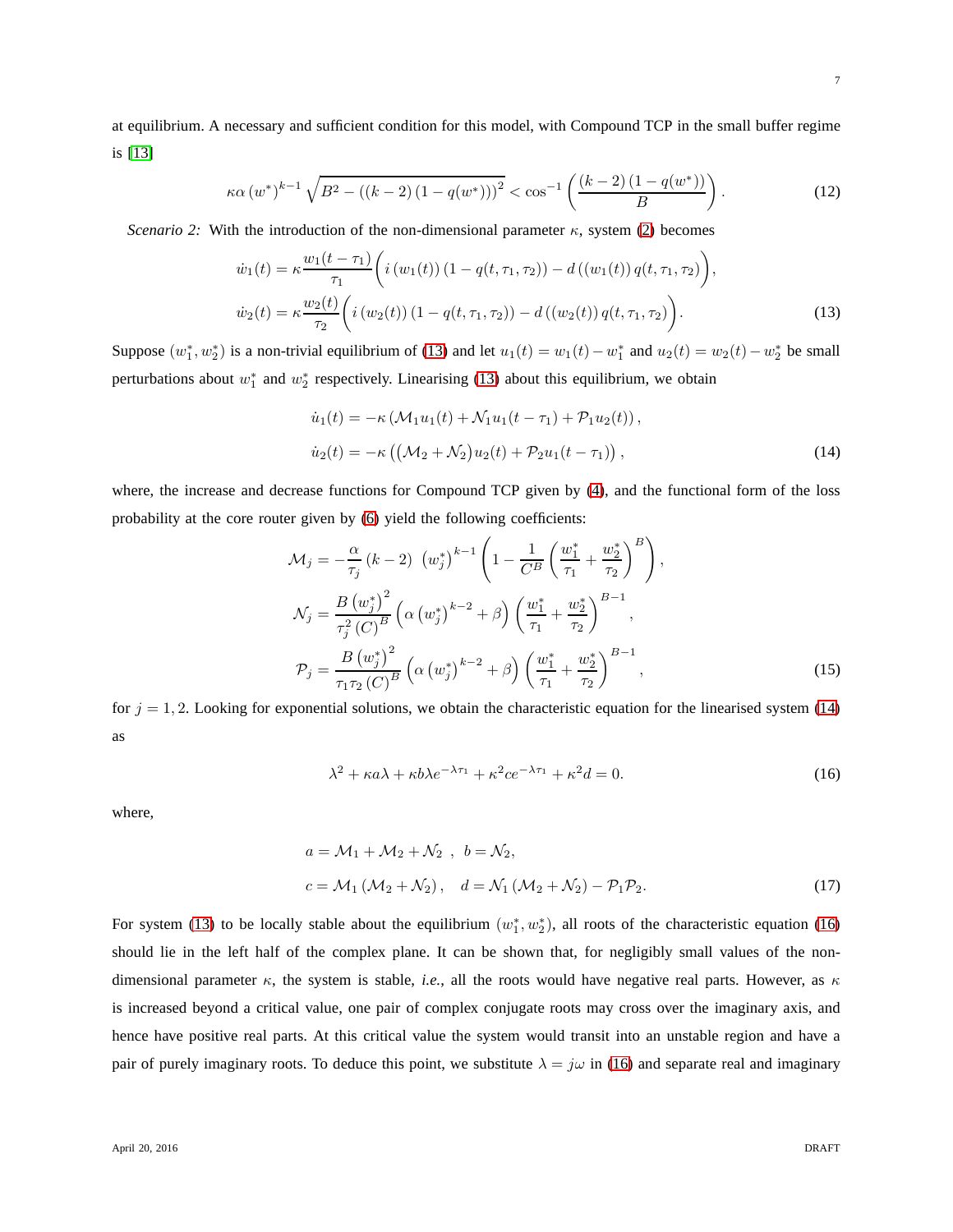parts to get

$$
\omega^{2} = \frac{\kappa^{2}(2c - a^{2} + b^{2})}{2} \pm \frac{\kappa^{2}\sqrt{(2c - a^{2} + b^{2})^{2} - 4(c^{2} - d^{2})}}{2}
$$

*Condition 1*: There exists only one positive value of  $\omega^2$  if the following conditions hold

- (i)  $(2c a^2 + b^2) > 0$ , and  $(2c a^2 + b^2)^2 = 4(c^2 d^2)$
- (ii)  $(2c a^2 + b^2) > 0$ , and  $c^2 d^2 < 0$

*Condition 2*: There exists two positive value of  $\omega^2$  if the following condition holds

$$
(2c - a2 + b2) > 0
$$
, and  $(c2 - d2) > 0$ .

When Condition 1 is satisfied, the system transits from the locally stable regime to instability as  $\kappa$  increases beyond a critical value, and never regains stability as  $\kappa$  is further increased. On the contrary, when Condition 2 is satisfied, the system may undergo stability switches as  $\kappa$  is increased [\[2\]](#page-22-10). In the context of congestion control algorithms, the stability switch phenomenon is an undesirable dynamical feature. Further, we have observed in numerous packetlevel simulations that Compound TCP does not exhibit stability switches. Hence, we focus only on the case when Condition 1 is satisfied, and only one positive root of  $\omega^2$  exists. This implies that there exists a cross over frequency at which one pair of complex conjugate roots crosses over the imaginary axis, and is given by  $\omega = \kappa A$ , where

$$
A = \sqrt{\frac{(2c - a^2 + b^2)}{2} + \frac{\sqrt{(2c - a^2 + b^2)^2 - 4(c^2 - d^2)}}{2}}.
$$

The critical value of  $\kappa$  denoted by  $\kappa_c$ , at which this transition occurs, is given by

$$
\kappa_c = \frac{1}{A\tau_1} \cos^{-1} \left( \frac{A^2(d - ab) - cd}{b^2 A^2 + c^2} \right).
$$
 (18)

.

*Case II*

The schematic diagram of the topology is illustrated in Fig. [2\(](#page-4-0)b).

*Scenario 1:* With this assumption, the second model reduces to a single set of TCP flows, regulated by an edge router, and feeding into a core router. Observe that, the loss probabilities at both routers are the same. Hence, with the non-dimensional bifurcation parameter  $κ$ , system [\(1\)](#page-3-0) reduces to the following non-linear, first-order, time-delayed differential equation

$$
\frac{dw(t)}{dt} = \kappa \frac{w(t-\tau)}{\tau} \bigg( i \left( w(t) \right) \left( 1 - p(w(t-\tau)) \right) - d \left( \left( w(t) \right) q(w(t-\tau) \right) \bigg),\tag{19}
$$

<span id="page-7-1"></span><span id="page-7-0"></span>.

where  $w(t)$  is the average window size of the TCP flows. Using the functional forms of loss probabilities given by [\(7\)](#page-4-3), we obtain

$$
p(w^*) = 2q(w^*) = 2\left(\frac{w^*}{C\tau}\right)^B
$$

The critical value of  $\kappa$ , at which system [\(19\)](#page-7-0) loses its stability, satisfies the following equation

$$
\kappa_c \alpha \left(w^*\right)^{k-1} \sqrt{B^2 - \left((k-2)\left(1 - p(w^*)\right)\right)^2} = \cos^{-1}\left(\frac{(k-2)\left(1 - p(w^*)\right)}{B}\right). \tag{20}
$$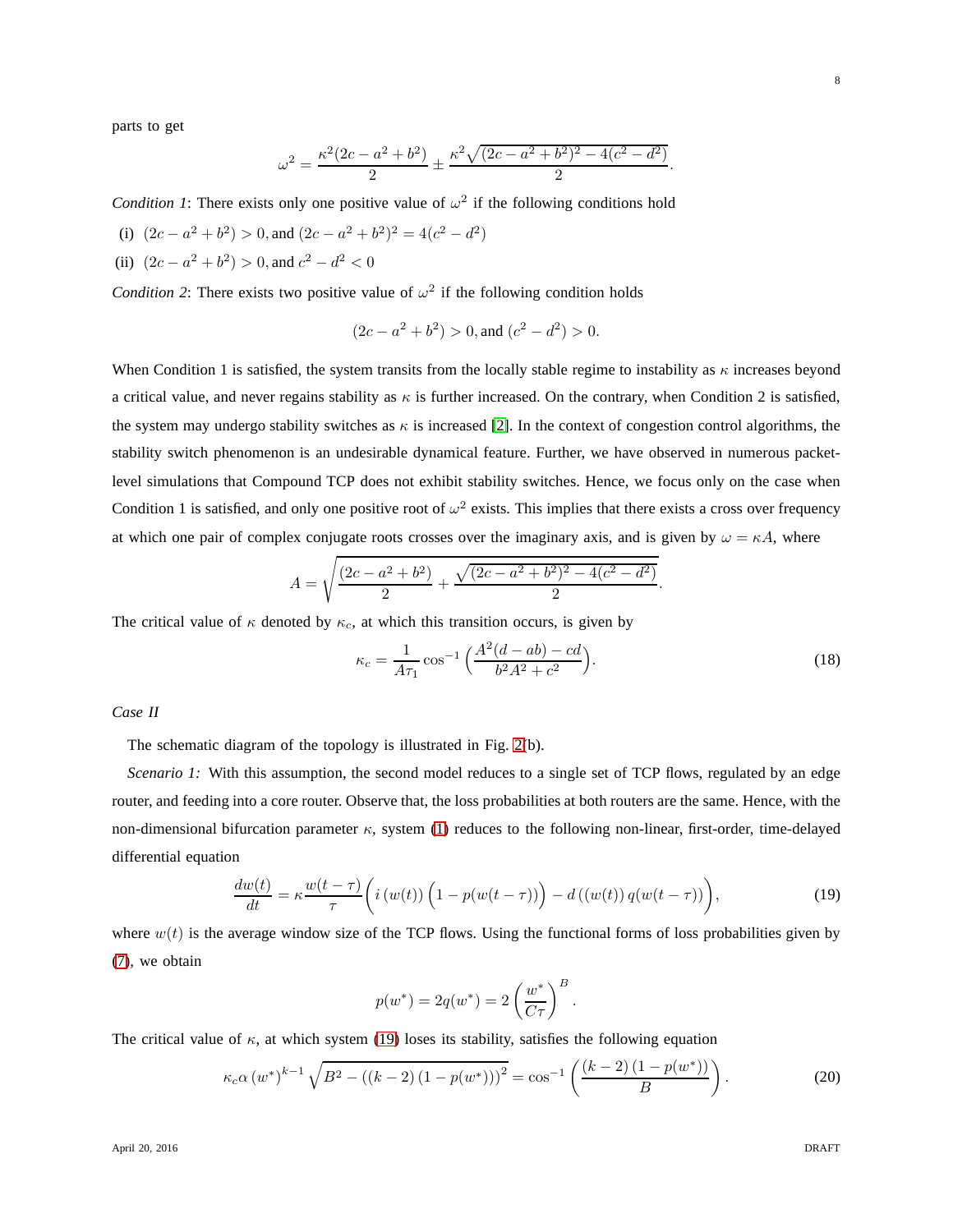*Scenario 2:* With the introduction of the non-dimensional parameter  $\kappa$ , system [\(2\)](#page-3-1) reduces to

$$
\frac{dw_1(t)}{dt} = \kappa \frac{w_1(t-\tau_1)}{\tau_1} \left( i \left( w_1(t) \right) \left( 1 - q_1(t, \tau_1, \tau_2) - q_2(t, \tau_1, \tau_2) \right) \right) - d \left( \left( w_1(t) \right) \left( q_1(t, \tau_1, \tau_2) + q_2(t, \tau_1, \tau_2) \right) \right),
$$
\n
$$
\frac{dw_2(t)}{dt} = \kappa \frac{w_2(t)}{\tau_2} \left( i \left( w_2(t) \right) \left( 1 - q_1(t, \tau_1, \tau_2) - q_2(t, \tau_1, \tau_2) \right) \right) - d \left( \left( w_2(t) \right) \left( q_1(t, \tau_1, \tau_2) + q_2(t, \tau_1, \tau_2) \right) \right). \tag{21}
$$

Linearising [\(21\)](#page-8-0) about its non-trivial equilibrium  $(w_1^*, w_2^*)$ , we obtain

<span id="page-8-1"></span><span id="page-8-0"></span>
$$
\dot{u}_1(t) = -\kappa \left( \mathcal{M}_1 u_1(t) + \mathcal{N}_1 u_1(t - \tau_1) + \mathcal{P}_1 u_2(t) \right),
$$
  
\n
$$
\dot{u}_2(t) = -\kappa \left( \left( \mathcal{M}_2 + \mathcal{N}_2 \right) u_2(t) + \mathcal{P}_2 u_1(t - \tau_1) \right),
$$
\n(22)

where, for Compound TCP, the increase and decrease functions [\(4\)](#page-3-3), and the functional forms of the loss probabilities given by [\(7\)](#page-4-3) yield the following coefficients

$$
\mathcal{M}_{j} = -\frac{\alpha}{\tau_{j}} \left( k - 2 \right) \left( w_{j}^{*} \right)^{k-1} \left( 1 - \left( \frac{1}{C_{1}^{B_{1}}} \left( \frac{w_{1}^{*}}{\tau_{1}} + \frac{w_{2}^{*}}{\tau_{2}} \right)^{B_{1}} - \frac{1}{C_{2}^{B_{2}}} \left( \frac{w_{1}^{*}}{\tau_{1}} + \frac{w_{2}^{*}}{\tau_{2}} \right)^{B_{2}} \right),
$$
\n
$$
\mathcal{N}_{j} = \left( \alpha \left( w_{j}^{*} \right)^{k-1} + \beta w_{j}^{*} \right) \frac{w_{j}^{*}}{\tau_{j}} \left( \frac{B_{1}}{C_{1}^{B_{1}}} \left( \frac{w_{1}^{*}}{\tau_{1}} + \frac{w_{2}^{*}}{\tau_{2}} \right)^{B_{1}-1} + \frac{B_{2}}{C_{2}^{B_{2}}} \left( \frac{w_{1}^{*}}{\tau_{1}} + \frac{w_{2}^{*}}{\tau_{2}} \right)^{B_{2}-1} \right),
$$
\n
$$
\mathcal{P}_{j} = \left( \alpha \left( w_{j}^{*} \right)^{k-1} + \beta w_{j}^{*} \right) \frac{w_{j}^{*}}{\tau_{1}\tau_{2}} \left( \frac{B_{1}}{C_{1}^{B_{1}}} \left( \frac{w_{1}^{*}}{\tau_{1}} + \frac{w_{2}^{*}}{\tau_{2}} \right)^{B_{1}-1} + \frac{B_{2}}{C_{2}^{B_{2}}} \left( \frac{w_{1}^{*}}{\tau_{1}} + \frac{w_{2}^{*}}{\tau_{2}} \right)^{B_{2}-1} \right), \tag{23}
$$

for  $j = 1, 2$ . Observe that, the linearised system [\(22\)](#page-8-1) has a similar form as [\(14\)](#page-6-1). Hence, conducting a similar kind of analysis as done for system [\(21\)](#page-8-0), we obtain the critical value of the non-dimensional parameter  $\kappa$ , as given by [\(18\)](#page-7-1).

#### *Case III*

The schematic diagram for this topology is illustrated in Fig. [2\(](#page-4-0)c).

*Scenario 1:* For Compound TCP in the small buffer regime, the critical value of  $\kappa$ , denoted by  $\kappa_c$ , at which system [\(3\)](#page-3-2) transits into a locally unstable regime, satisfies the following condition:

$$
\kappa_c \alpha \left(w^*\right)^{k-1} \sqrt{B^2 - (k-2)^2 \left(1 - (1+2^B) p(w^*)\right)^2} < \cos^{-1} \left(\frac{(k-2) \left(1 - (1+2^B) p(w^*)\right)}{B}\right).
$$

*Scenario 2:* With the introduction of the non-dimensional parameter  $\kappa$ , [\(3\)](#page-3-2) reduces to

$$
\frac{dw_1(t)}{dt} = \kappa \frac{w_1(t-\tau_1)}{\tau_1} \left( i \left( w_1(t) \right) \left( 1 - p_1(t-\tau_1) - q(t,\tau_1,\tau_2) \right) \right) - d \left( \left( w_1(t) \right) \left( p_1(t-\tau_1) + q(t,\tau_1,\tau_2) \right) \right),
$$
\n
$$
\frac{dw_2(t)}{dt} = \kappa \frac{w_2(t)}{\tau_2} \left( i \left( w_j(t) \right) \left( 1 - p_2(t) - q(t,\tau_1,\tau_2) \right) \right) - d \left( \left( w_j(t) \right) \left( p_2(t) + q(t,\tau_1,\tau_2) \right) \right).
$$
\n(24)

Linearising [\(24\)](#page-8-2) about its equilibrium  $(w_1^*, w_2^*)$ , we obtain

<span id="page-8-3"></span><span id="page-8-2"></span>
$$
\dot{u}_1(t) = -\kappa \left( \mathcal{M}_1 u_1(t) + \mathcal{N}_1 u_1(t - \tau_1) + \mathcal{P}_1 u_2(t) \right),
$$
  
\n
$$
\dot{u}_2(t) = -\kappa \left( \left( \mathcal{M}_2 + \mathcal{N}_2 \right) u_2(t) + \mathcal{P}_2 u_1(t - \tau_1) \right),
$$
\n(25)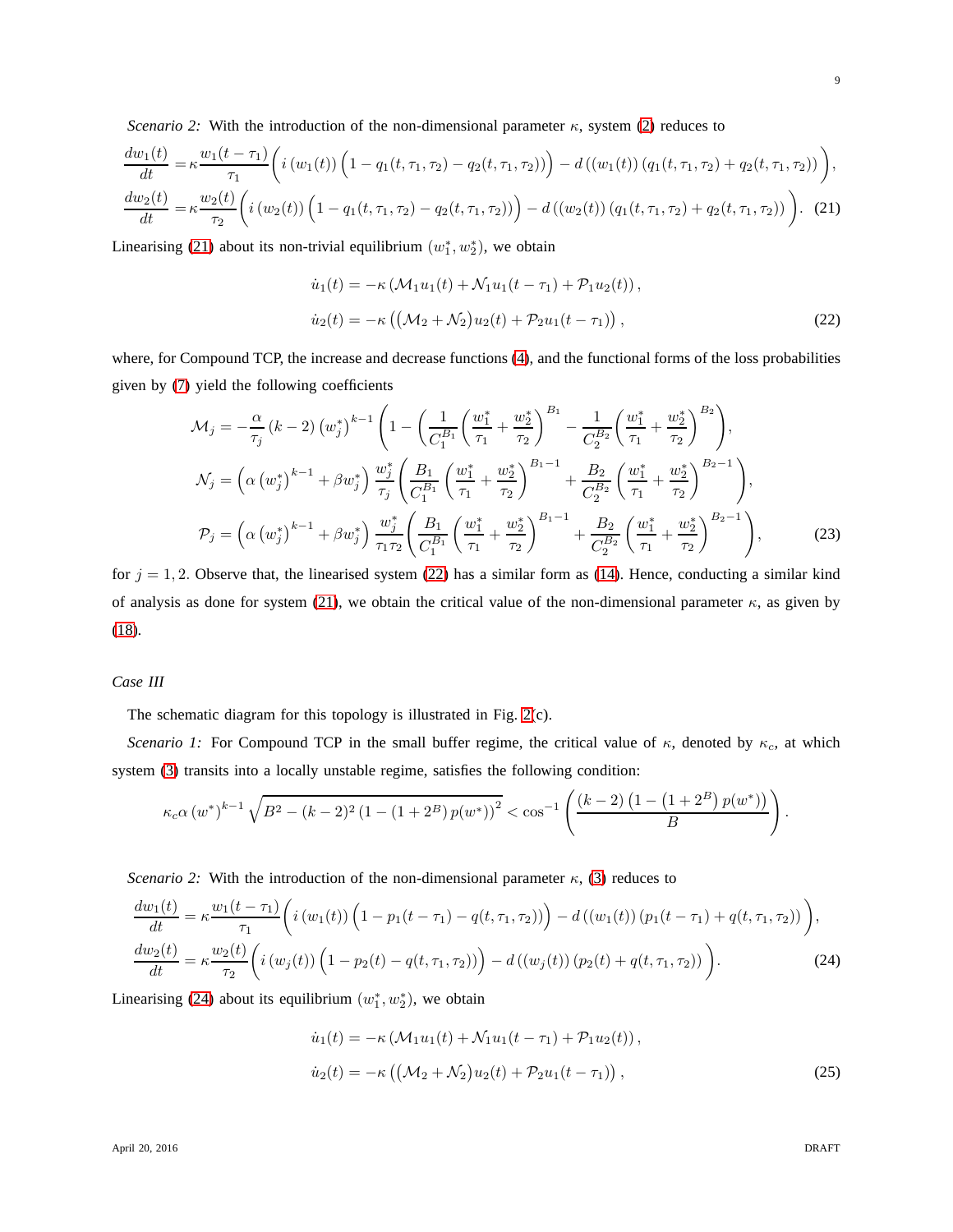<span id="page-9-0"></span>

Fig. 3: *Stability chart.* Hopf condition for [\(3\)](#page-3-2) with Compound TCP in the small buffer regime with respect to two sets of parameters: (a) the non-dimensional parameter  $\kappa$ , and the protocol parameter  $\alpha$ , (b) the non-dimensional parameter  $\kappa$ , and the buffer size at the core router B. The shaded region below the Hopf condition curve represents the stable region.

where, for Compound TCP, and the functional forms of the loss probabilities given by [\(8\)](#page-4-4) yield the following coefficients

$$
\mathcal{M}_{j} = -\frac{\alpha}{\tau_{j}} \left( k - 2 \right) \left( w_{j}^{*} \right)^{k-1} \left( 1 - \left( \frac{w_{j}^{*}}{C_{j} \tau_{j}} \right)^{B_{j}} - \frac{1}{C^{B}} \left( \frac{w_{1}^{*}}{\tau_{1}} + \frac{w_{2}^{*}}{\tau_{2}} \right)^{B} \right),
$$
\n
$$
\mathcal{N}_{j} = \left( \alpha \left( w_{j}^{*} \right)^{k-1} + \beta w_{j}^{*} \right) \left( \frac{B_{j}}{\tau_{j}} \left( \frac{w_{j}^{*}}{C_{j} \tau_{j}} \right)^{B_{j}} + \frac{B \left( w_{j}^{*} \right)^{2}}{C^{B} \tau_{j}^{2}} \left( \frac{w_{1}^{*}}{\tau_{1}} + \frac{w_{2}^{*}}{\tau_{2}} \right)^{B-1} \right),
$$
\n
$$
\mathcal{P}_{j} = \left( \alpha \left( w_{j}^{*} \right)^{k-1} + \beta w_{j}^{*} \right) \frac{B w_{j}^{*}}{\tau_{1} \tau_{2} \left( C \right)^{B}} \left( \frac{w_{1}^{*}}{\tau_{1}} + \frac{w_{2}^{*}}{\tau_{2}} \right)^{B-1}, \tag{26}
$$

for  $j = 1, 2$ . Note that, the linearised system [\(25\)](#page-8-3) has a similar form as [\(14\)](#page-6-1). Hence, a similar kind of local stability analysis would yield the condition on the critical value of the non-dimensional parameter  $\kappa$ , and the protocol parameters as given by [\(18\)](#page-7-1).

For all three scenarios, with the simplifying assumptions, the conditions derived above essentially capture the interdependence among the non-dimensional parameter  $\kappa$ , and the system parameters to ensure local stability. Observe that, the loss of local stability can be studied with respect to any system parameter. However, we prefer to choose an exogenous parameter as the bifurcation parameter, to aid our analysis. It can be explicitly shown that, for all the above cases, the system loses local stability via a Hopf bifurcation [\[8\]](#page-22-11) if the conditions derived above get violated. We prove this by verifying that the transversality condition of the Hopf spectrum [\[8\]](#page-22-11). To verify this, we show that,  $\text{Re}(d\lambda/d\kappa) \neq 0$  at  $\kappa = \kappa_c$ . In particular, we prove that,  $\text{Re}(d\lambda/d\kappa) > 0$  at  $\kappa = \kappa_c$ . This implies that, one pair of complex conjugate roots crosses over the imaginary axis from the left half of the complex plane to the right half. Thus, the system undergoes a Hopf bifurcation at  $\kappa = \kappa_c$ . Hence,  $\kappa < \kappa_c$  is a necessary and sufficient condition for local stability, for all the three scenarios.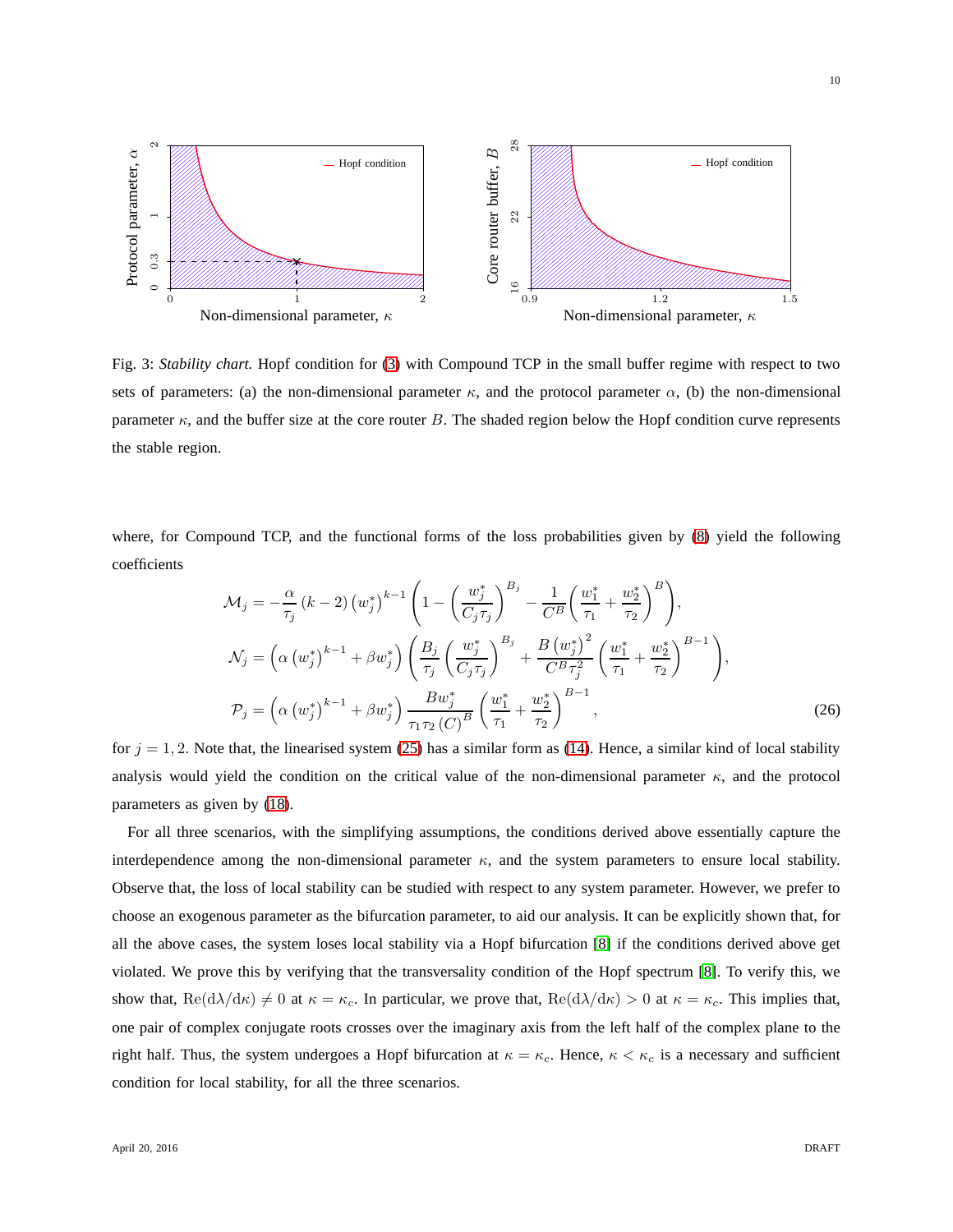Observe that, deriving a necessary and sufficient condition with heterogeneous network parameters, and different round trip times is analytically complex, for all three scenarios discussed earlier. Hence, we numerically illustrate through DDE-BIFTOOL version 2.03 [\[3\]](#page-22-6), [\[4\]](#page-22-7), that system [\(3\)](#page-3-2) undergoes a Hopf bifurcation if the non-dimensional parameter  $\kappa$  is varied beyond a certain critical value. We fix the protocol parameters as follows:  $\alpha = 0.3$ ,  $\beta = 0.5$ and  $k = 0.75$ . Since, we mainly focus on small buffer regime, the buffer sizes of the routers are fixed as:  $B_1 =$  $10, B_2 = 15$ , and  $B = 25$ . We fix the remaining network parameters as:  $C_1 = C_2 = 100$ ,  $C = 180$ ,  $\tau_1 = 1$  and  $\tau_2 = 2$ . Now, we vary the non-dimensional parameter  $\kappa$  in the range [0, 2] and observe that the system undergoes a Hopf bifurcation at  $\kappa_c = 1$ . At this point, the system has one pair of complex conjugate roots on the imaginary axis. Consequently, the system dynamics exhibit limit cycles at  $\kappa_c = 1$ .

*Stability charts:* To obtain insights about the system behaviour at the stability boundary, we now demonstrate some stability charts for system [\(3\)](#page-3-2). Fig. [3](#page-9-0) (a) represents the Hopf condition for system [\(3\)](#page-3-2) in the two parameter space: the non-dimensional parameter  $\kappa$ , and the protocol parameter  $\alpha$ . Observe that, if  $\kappa$  is increased,  $\alpha$  would have to reduce to ensure stability. Fig. [3](#page-9-0) (b) illustrates the Hopf condition in the two parameter space: the non-dimensional parameter  $\kappa$ , and the buffer size at the core router B. Observe that, if  $\kappa$  is increased, keeping other system parameters fixed, B would have to be decreased accordingly to ensure stability of system [\(3\)](#page-3-2). Fig. [4](#page-12-0) characterises the stability boundary of system [\(3\)](#page-3-2) with respect to the increase protocol parameters  $\alpha$  and k. It is evident that, there exists a trade-off between the increase parameters to ensure stability. Hence, we conclude that, both protocol parameters, and network parameters, need to be co-designed carefully to maintain stability of system [\(3\)](#page-3-2). If these Hopf conditions get violated, the system would lose stability leading to the emergency of limit cycles in the system dynamics. In the next section, we provide a detailed analytical framework to characterise the *type* of Hopf bifurcation and the asymptotic *orbital stability* of the emergent limit cycles, for system [\(3\)](#page-3-2).

#### IV. HOPF BIFURCATION ANALYSIS

<span id="page-10-0"></span>We have seen that, variation in the exogenous parameter  $\kappa$  induces instability in system. Instability in the system could be induced by any of the system parameters. This loss of stability occurs via a Hopf bifurcation which results in limit cycles in the system dynamics which in turn leads to deterministic oscillations in the queue size. Consequently, this results in the overall degradation of the system performance because of loss in link utilisation. To that end, it becomes imperative to study the type of bifurcation and the stability of these emergent limit cycles to a greater detail.

Note that, we have motivated the exogenous, non-dimensional parameter  $\kappa$  as the bifurcation parameter. This enables us to capture the effect of the different system parameters on the system stability in a unified manner. The Hopf bifurcation analysis enables us to analyse the system dynamics in its locally unstable regime, in the neighbourhood of the Hopf condition. Using Poincaré normal forms and the center manifold theory, we present an analytical framework to determine the *type* of the Hopf bifurcation and the orbital stability of the emergent limit cycles. Our analysis closely follows the analysis presented in [\[8\]](#page-22-11), [\[9\]](#page-22-12), [\[12\]](#page-22-13).

Let  $\kappa = \kappa_c + \mu$ , where  $\mu \in \mathbb{R}$ . Observe that, the system undergoes a Hopf bifurcation at  $\mu = 0$ , where  $\kappa = \kappa_c$ .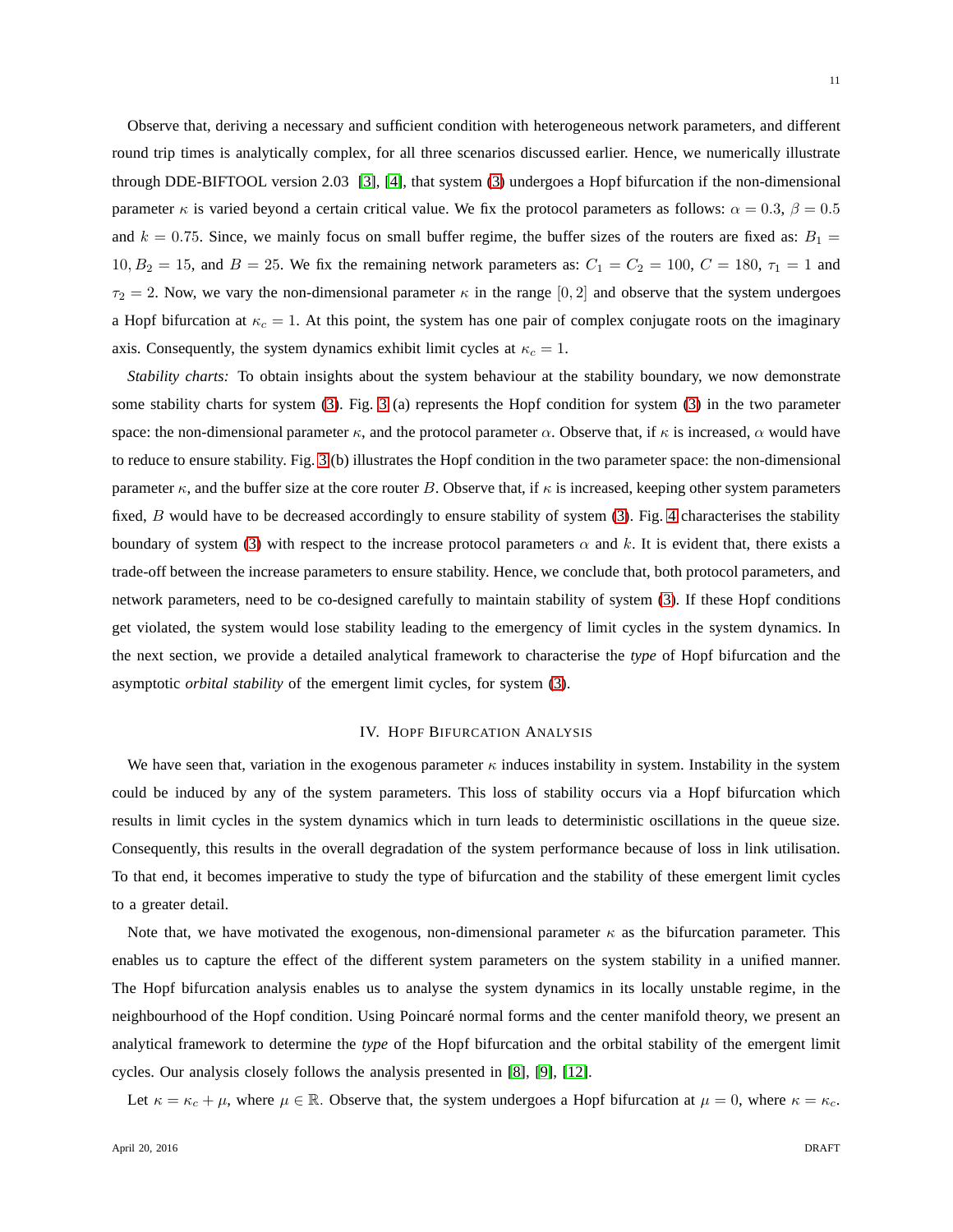We can now consider  $\mu$  as the bifurcation parameter. An incremental change in  $\kappa$  from  $\kappa_c$  to  $\kappa_c + \mu$  where  $\mu > 0$ , pushes the system to its locally unstable regime.

*Step 1*: Using Taylor series expansion, we segregate the right hand side of [\(3\)](#page-3-2) into linear and non-linear parts. We then cast this equation into the standard form of an operator differential equation.

*Step 2*: At the critical value of the bifurcation parameter, *i.e.* at  $\mu = 0$ , the system has exactly one pair of purely imaginary eigenvalues with non-zero angular velocity. The linear eigenspace spanned by the eigenvectors corresponding these eigenvalues is called the critical eigenspace. The center manifold theorem [\[9,](#page-22-12) Chapter 5, Theorem 5.1.] guarantees the existence of a locally invariant 2−dimensional manifold which is tangent to the critical eigenspace at the equilibrium of the system.

*Step 3*: Next, we project the system onto its critical eigenspace and its complement at the critical value of the bifurcation parameter. This enables us to capture the dynamics of the system on the center manifold, with the help of an ordinary differential equation in a single complex variable.

*Step 4*: Finally, using Poincaré normal forms, we evaluate the lyapunov coefficient and the floquet exponent, which characterise the type of the Hopf bifurcation and the asymptotic orbital stability of the emergent limit cycles respectively.

Suppose  $(w_1^*, w_2^*)$  is an equilibrium for [\(3\)](#page-3-2). Let  $u_1(t) = w_1(t) - w_1^*$  and  $u_2(t) = w_2(t) - w_2^*$  be small perturbations about the equilibrium. Thus, a Taylor series expansion of [\(3\)](#page-3-2) about its equilibrium  $(w_1^*, w_2^*)$  is as follows

$$
u_{1}(t) = \kappa \Big( \xi_{a} u_{1}(t) + \xi_{b} u_{1}(t-\tau_{1}) + \xi_{d} u_{2}(t-\tau_{2}) \Big) + \kappa \Big( \xi_{aa} u_{1}^{2}(t) + \xi_{bb} u_{1}^{2}(t-\tau_{1}) + \xi_{dd} u_{2}^{2}(t-\tau_{2})
$$
  
+  $\xi_{ab} u_{1}(t) u_{1}(t-\tau_{1}) + \xi_{ad} u_{1}(t) u_{2}(t-\tau_{2}) + \xi_{bd} u_{1}(t-\tau_{1}) u_{2}(t-\tau_{2}) \Big) + \kappa \Big( \xi_{aaa} u_{1}^{3}(t)$   
+  $\xi_{bbb} u_{1}^{3}(t-\tau_{1}) + \xi_{dd} u_{2}^{3}(t-\tau_{2}) + \xi_{aab} u_{1}^{2}(t) u_{1}(t-\tau_{1}) + \xi_{aaa} u_{1}^{2}(t) u_{2}(t-\tau_{2}) + \xi_{abb} u_{1}(t) u_{1}^{2}(t-\tau_{1})$   
+  $\xi_{bbd} u_{1}^{2}(t-\tau_{1}) u_{2}(t-\tau_{2}) + \xi_{add} u_{1}(t) u_{2}^{2}(t-\tau_{2}) + \xi_{bd} u_{1}(t-\tau_{1}) u_{2}^{2}(t-\tau_{2})$   
+  $\xi_{acd} u_{1}(t) u_{1}(t-\tau_{1}) u_{2}(t-\tau_{2}) \Big),$   

$$
u_{2}(t) = \kappa \Big( \chi_{c} u_{2}(t) + \chi_{d} u_{2}(t-\tau_{2}) + \chi_{b} u_{1}(t-\tau_{1}) \Big) + \kappa \Big( \chi_{cc} u_{2}^{2}(t) + \chi_{dd} u_{2}^{2}(t-\tau_{2}) + \chi_{bb} u_{1}^{2}(t-\tau_{1})
$$
  
+  $\chi_{cd} u_{2}(t) u_{2}(t-\tau_{2}) + \chi_{bc} u_{1}(t-\tau_{1}) u_{2}(t) + \chi_{bd} u_{1}(t-\tau_{1}) u_{2}(t-\tau_{2}) \Big) + \kappa \Big( \chi_{ccc} u_{2}^{3}(t) + \chi_{cdd} u_{2}^{3}(t-\tau_{2}) + \chi_{bb} u_{1}^{3}(t-\tau_{1}) + \chi_{cc} u_{2}^{2}(t) u_{2}(t-\tau_{2})$ 

The Taylor series coefficients are given in Table [I.](#page-24-0) Using the notation  $\mathbf{u} = [u_1 \ u_2]^T$ , we reduce equation [\(27\)](#page-11-0) to the following form

<span id="page-11-1"></span><span id="page-11-0"></span>
$$
\dot{\mathbf{u}}(t) = \mathcal{L}_{\mu} \mathbf{u}_t + \mathcal{F}(\mathbf{u}_t, \mu), \tag{28}
$$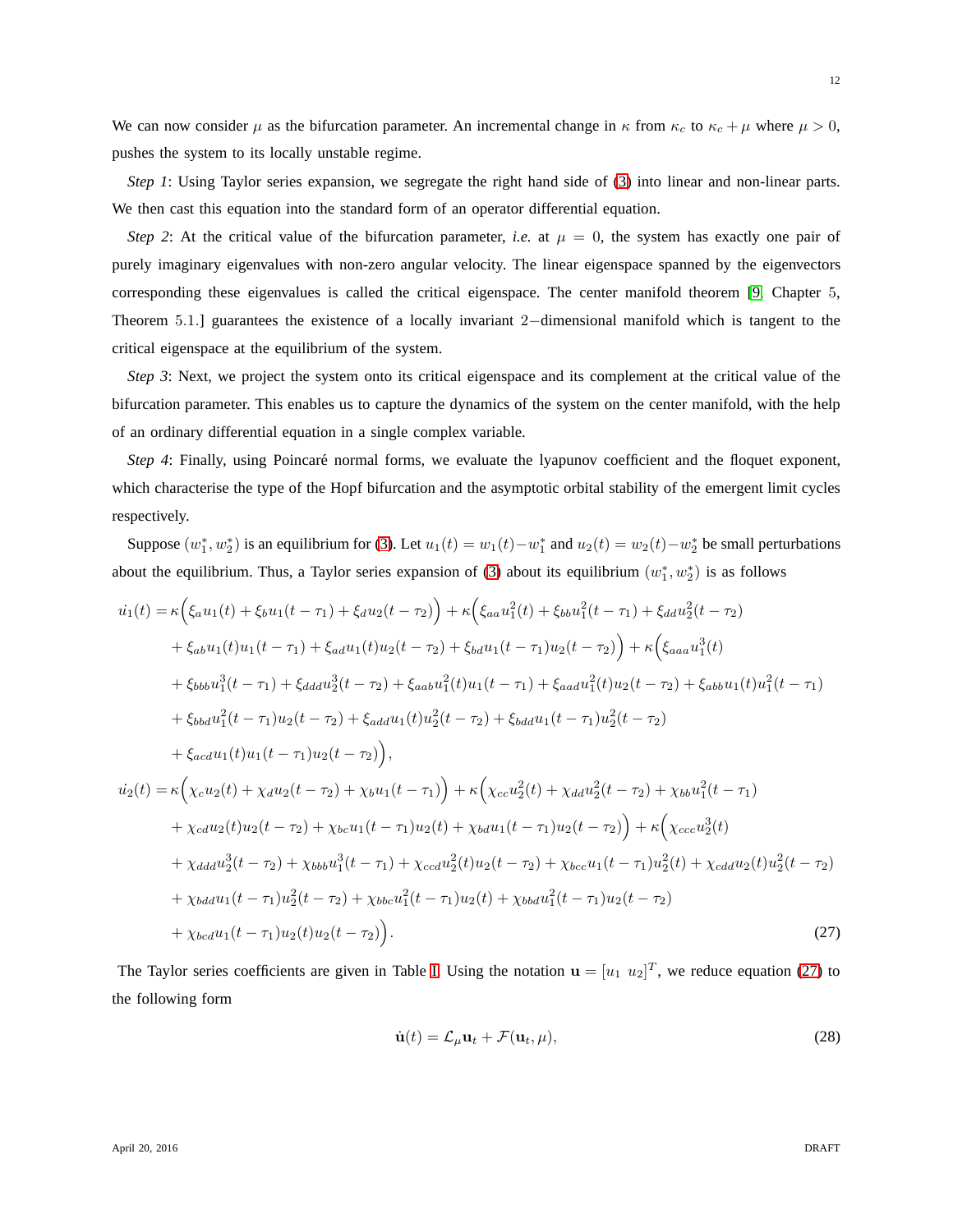<span id="page-12-0"></span>

Fig. 4: *Stability chart.* Hopf condition for system [\(3\)](#page-3-2). The shaded region below the curve denotes the stable region. It is evident that there exists a trade-off between the increase protocol parameters  $\alpha$  and k. As  $\alpha$  increases, k has to be decreased to ensure system stability.

where  $t > 0, \mu \in \mathbb{R}$ . For  $\tau > 0$ , we define

$$
\mathbf{u}_t(\theta) = \mathbf{u}(t+\theta), \quad \mathbf{u}_t : [-\tau, 0] \to \mathbb{R}^2, \quad \theta \in [-\tau, 0].
$$

For this model, without loss of generality, we assume that  $\tau_1 > \tau_2$ .  $\mathcal{L} : C[-\tau_1, 0] \to \mathbb{R}^2$  denotes a family of continuous and bounded functions parametrised by  $\mu$ . Here,  $C[a, b]$  denotes the set of all continuous functions on the interval  $[a, b]$ . The operator  $\mathcal{F}: C[-\tau_1, 0] \to \mathbb{R}^2$  consists of the non-linear terms. Further, we assume that  $\mathcal{F}$  is analytic and both  $\mathcal L$  and  $\mathcal F$  depend analytically on the bifurcation parameter  $\mu$  for small  $|\mu|$ . The linear operator is

$$
\mathcal{L}_{\mu}\mathbf{u}_{t} = \kappa \begin{bmatrix} \xi_{a}u_{1}(t) + \xi_{b}u_{1}(t-\tau_{1}) & \xi_{d}u_{2}(t-\tau_{2}) \\ \chi_{b}u_{1}(t-\tau_{1}) & \chi_{c}u_{2}(t) + \chi_{d}u_{2}(t-\tau_{2}) \end{bmatrix}.
$$
 (29)

We now cast equation [\(28\)](#page-11-1) into the following standard form of an operator differential equation,

<span id="page-12-1"></span>
$$
\dot{\mathbf{u}} = \mathcal{A}(\mu)\mathbf{u}_t + \mathcal{R}\mathbf{u}_t. \tag{30}
$$

Note that, [\(30\)](#page-12-1) has  $u_t$  rather than both  $u_t$  and u. Now, using the Riesz representation theorem [\[14,](#page-22-14) Chapter 6, Theorem 6.19.], we transform the linear problem  $(d/dt)u(t) = \mathcal{L}_{\mu}u_t$ . The Riesz representation theorem guarantees the existence of an 2  $\times$  2 matrix-valued measure  $\eta(\cdot,\mu): [-\tau_1,0] \to \mathbb{R}^4$ , such that each component of  $\eta$  has bounded variation and for all  $\phi \in C[-\tau_1, 0],$ 

$$
\mathcal{L}_{\mu}\phi = \int_{\theta=-\tau_1}^0 d\eta(\theta,\mu)\phi(\theta).
$$

In particular, we have

$$
\mathcal{L}_{\mu} \mathbf{u}_{t} = \int_{\theta=-\tau_1}^{0} d\boldsymbol{\eta}(\theta, \mu) \mathbf{u}_{t}(\theta).
$$

Observe that, for system [\(3\)](#page-3-2), the matrix  $d\eta$  is

$$
d\boldsymbol{\eta}(\theta,\mu) = \kappa \begin{bmatrix} \xi_a \delta(\theta) + \xi_b \delta(\theta + \tau_1) & \xi_d \delta(\theta + \tau_2) \\ \chi_b \delta(\theta + \tau_1) & \chi_c \delta(\theta) + \chi_d \delta(\theta + \tau_2) \end{bmatrix} d\theta.
$$
 (31)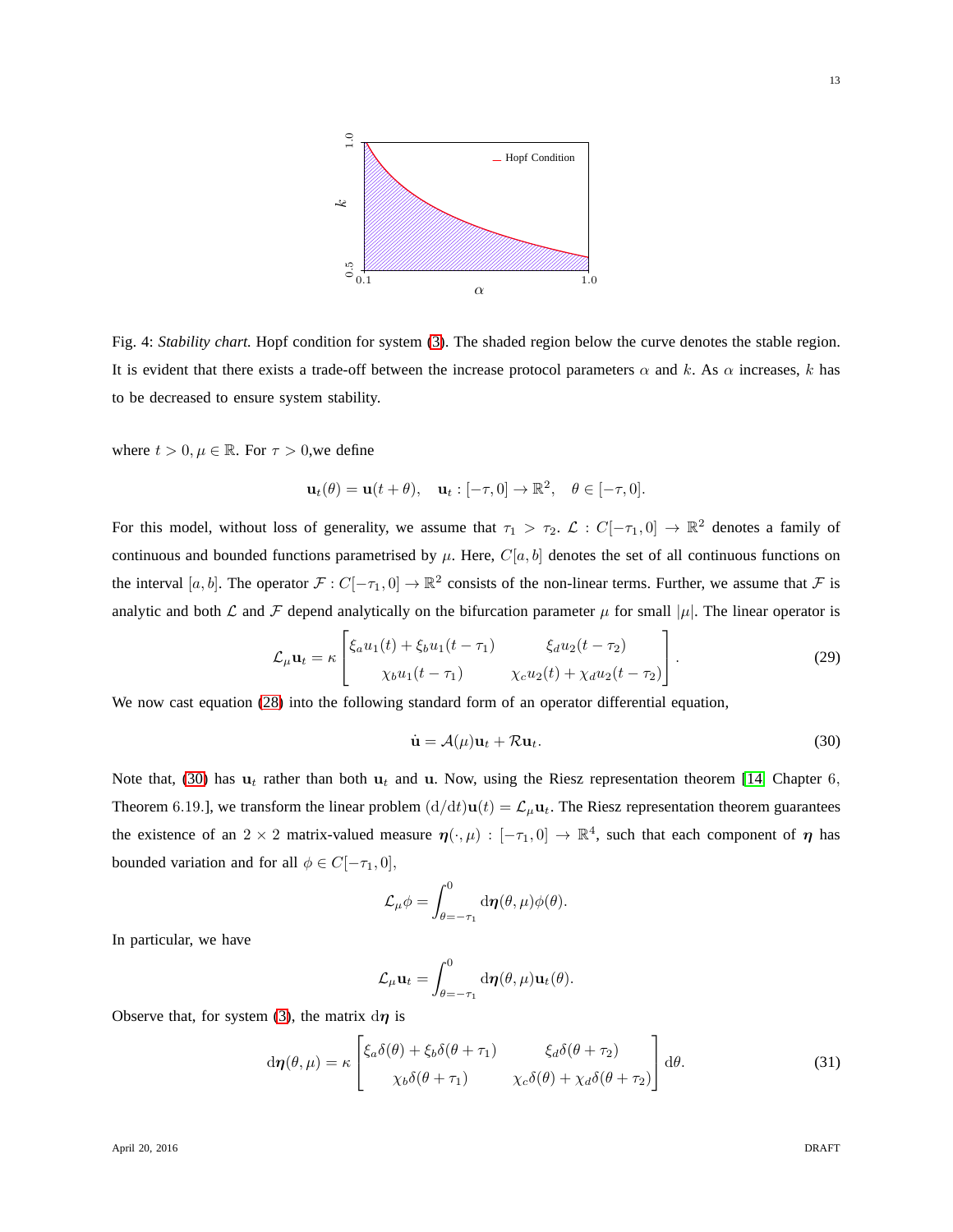Here,  $\delta(\cdot)$  is the Dirac-delta measure. Let  $C^1[-\tau_1, 0]$  denotes the space of all functions defined on  $[-\tau_1, 0]$ , with continuous first derivatives. For  $\phi \in C^1[-\tau_1, 0]$ , we then define the following linear and non-linear operators

$$
\mathcal{A}(\mu)\mathbf{u}_t(\theta) = \begin{cases} \frac{\mathrm{d}\mathbf{u}_t(\theta)}{\mathrm{d}\theta}, & \theta \in [-\tau_1, 0), \\ \mathcal{L}_{\mu}\mathbf{u}_t, & \theta = 0. \end{cases}
$$

$$
\mathcal{R}\mathbf{u}_t(\theta) = \begin{cases} 0, & \theta \in [-\tau_1, 0), \\ \mathcal{F}(\mathbf{u}_t, \mu), & \theta = 0. \end{cases}
$$
(32)

Note that,  $du_t/d\theta \equiv du_t/dt$ . Hence, equation [\(28\)](#page-11-1) can be transformed into [\(30\)](#page-12-1). Further, recall that,  $\kappa = \kappa_c + \mu$ , and the system undergoes bifurcation at the critical point  $\mu = 0$ . Hence, we fix  $\mu = 0$  to perform the necessary analysis at the point of bifurcation. At  $\mu = 0$ , the system has a pair of complex eigenvalues on the imaginary axis:  $\lambda = \pm i\omega_0$ , where  $\omega_0 > 0$ . Let  $\mathbf{q}(\theta)$  denote the eigenvector for  $\mathcal{A}(0)$  corresponding to the eigenvalue  $\lambda(0) = i\omega_0$ . We assume that  $q(\theta)$  has a form as

<span id="page-13-1"></span>
$$
\mathbf{q}(\theta) = \begin{bmatrix} 1 & \phi_1 \end{bmatrix}^T e^{i\omega_0 \theta}.
$$

Now, using

$$
\mathcal{A}(0)\mathbf{q}(\theta) = i\omega_0\mathbf{q}(\theta),
$$

we obtain  $\phi_1$  as

$$
\phi_1 = \frac{-\kappa \chi_b e^{-i\omega_0 \tau_1}}{\kappa \chi_c + \kappa \chi_d e^{-i\omega_0 \tau_2} - i\omega_0}.
$$

We now define the following adjoint operator

$$
\mathcal{A}^*(\mu)\alpha(s) = \begin{cases}\n-\frac{d\alpha(s)}{ds}, & s \in (0, \tau_1], \\
\int_{t=-\tau_1}^0 d\boldsymbol{\eta}^T(t,0)\alpha(-t), & s = 0.\n\end{cases}
$$

where  $\eta^T$  denotes the transpose of  $\eta$ . Observe that, the domains of A and  $\mathcal{A}^*$  are  $C^1[-\tau_1,0]$  and  $C^1[0,\tau_1]$ respectively. Then,  $\bar{\lambda}(0) = -i\omega_0$  is an eigenvalue of  $\mathcal{A}^*$  and for some non-zero vector p, we have

<span id="page-13-0"></span>
$$
\mathcal{A}^*(0)\mathbf{p}(\zeta) = -i\omega_0 \mathbf{p}(\zeta). \tag{33}
$$

We consider  $p(\theta)$  to have the following form:

$$
\mathbf{p}(\theta) = D \begin{bmatrix} \phi_2 & 1 \end{bmatrix}^T e^{i\omega_0 \theta}.
$$

Using [\(33\)](#page-13-0), we obtain  $\phi_2$  as

$$
\phi_2 = \frac{-\kappa \chi_b e^{i\omega_0 \tau_1}}{\kappa \xi_a + \kappa \xi_b e^{i\omega_0 \tau_1} + i\omega_0}.
$$

Let us define the inner-product of the functions  $\psi \in C[0, \tau_1]$  and  $\phi \in C[-\tau_1, 0]$  as

$$
\langle \psi, \phi \rangle = \bar{\psi}(0)\phi(0) - \int_{\theta=-\tau_1}^{0} \int_{\zeta=0}^{\theta} \overline{\psi}^{T}(\zeta-\theta) d\eta(\theta,\mu)\phi(\zeta) d\zeta.
$$
 (34)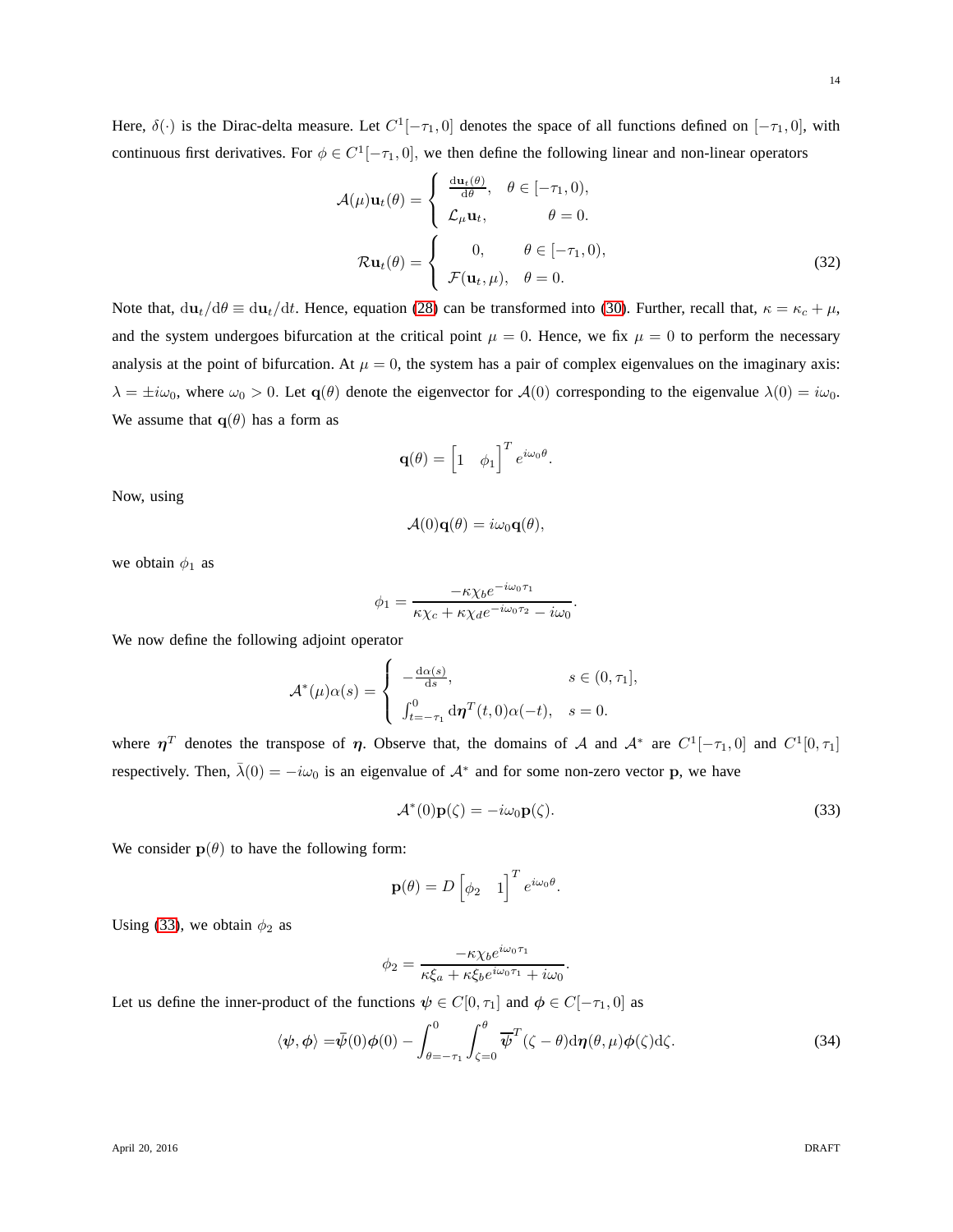Using the above definition of inner product, we can easily verify that the eigenvectors p and q satisfy the conditions  $\langle \mathbf{p}, \mathbf{q} \rangle = 1$  and  $\langle \mathbf{p}, \mathbf{\bar{q}} \rangle = 0$  when

$$
D = \left(\phi_2 \left(1 + \kappa \xi_b \tau_1 e^{-i\omega_0 \tau_1} + \kappa \xi_d \phi_1 \tau_2 e^{-i\omega_0 \tau_2}\right) + \phi_1 \left(1 + \kappa \chi_d \tau_2 e^{-i\omega_0 \tau_2} + \kappa \chi_b \tau_1 e^{-i\omega_0 \tau_1}\right)\right)^{-1}.\tag{35}
$$

The critical eigenspace corresponding to the pair of eigenvalues  $\pm i\omega_0$ , denoted by T<sub>c</sub>, is now 2−dimensional and is spanned by  ${Req, Imq}$ , where  ${Req}$  and  ${Imq}$  denote the real and imaginary parts of q respectively. Further, we denote the complement of the critical eigenspace  $T_c$  as  $T_{su}$ . We now project system [\(30\)](#page-12-1) onto  $T_c$  and  $T_{su}$ . For  $u_t$ , a solution of [\(30\)](#page-12-1) at  $\mu = 0$ , define

$$
z(t) = \langle \mathbf{p}, \mathbf{u}_t \rangle, \quad \text{and} \quad \mathbf{w}(t, \theta) = \mathbf{u}_t(\theta) - 2\mathrm{Re}\big(z(t)\mathbf{q}(\theta)\big). \tag{36}
$$

Recall that, the center manifold,  $C_0$  is tangent to the critical eigenspace at the equilibrium. The representation of the center manifold is

$$
\mathbf{w}(t,\theta) = \mathbf{w}(z(t),\bar{z}(t),\theta), \text{ where}
$$
  

$$
\mathbf{w}(z,\bar{z},\theta) = \mathbf{w}_{20}(\theta)\frac{z^2}{2} + \mathbf{w}_{11}(\theta)z\bar{z} + \mathbf{w}_{02}(\theta)\frac{\bar{z}^2}{2} + \cdots
$$
 (37)

Here,  $w_{ij}(\theta)$ , for all  $i, j \in \{0, 1, 2\}$  is a two dimensional vector given as

<span id="page-14-1"></span><span id="page-14-0"></span>
$$
\mathbf{w}_{ij}(\theta) = \begin{bmatrix} w_{ij1}(\theta) & w_{ij2}(\theta) \end{bmatrix}^T.
$$

We observe that, z and  $\bar{z}$  are the local coordinates on the manifold  $C_0$  in the direction of the eigenvectors **p** and  $\bar{p}$  respectively. Further, note that the existence of the center manifold  $C_0$  ensures that equation [\(30\)](#page-12-1) can now be reduced to an ordinary differential equation for a single complex variable z on  $C_0$ . At  $\mu = 0$ , in the coordinates [\(36\)](#page-14-0), the dynamics of  $z$  can be represented as

$$
\dot{z}(t) = \langle \mathbf{p}, A\mathbf{u_t} + R\mathbf{u_t} \rangle
$$
  
=  $i\omega_0 z(t) + \bar{\mathbf{p}}(0) \cdot \mathcal{F} \Big( \mathbf{w}(z, \bar{z}, \theta) + 2\mathrm{Re}(z(t)\mathbf{q}(\theta)) \Big)$   
=  $i\omega_0 z(t) + \bar{\mathbf{p}}(0) \cdot \mathcal{F}_0(z, \bar{z})$   
=  $i\omega_0 z(t) + g(z, \bar{z}).$  (38)

Now, we can expand the function  $g(z, \bar{z})$  in powers of z and  $\bar{z}$  as

$$
g(z,\bar{z}) = g_{20}\frac{z^2}{2} + g_{11}z\bar{z} + g_{02}\frac{\bar{z}^2}{2} + g_{21}\frac{z^2\bar{z}}{2} + \cdots
$$
 (39)

We now need to determine the coefficients  $w_{11}(\theta)$ ,  $w_{20}(\theta)$ ,  $w_{02}(\theta)$  in equation [\(37\)](#page-14-1) to solve the differential equation [\(38\)](#page-14-2) for z. Following [\[8\]](#page-22-11) we can write  $\dot{\mathbf{w}} = \dot{\mathbf{u}}_t - \dot{z}\mathbf{q} - \dot{\overline{z}}\mathbf{\overline{q}}$ , and using [\(30\)](#page-12-1) and [\(38\)](#page-14-2) we obtain

$$
\dot{\mathbf{w}} = \begin{cases} A\mathbf{w} - 2\mathrm{Re}(\bar{\mathbf{p}}(0) \cdot \mathcal{F}_0 \mathbf{q}(\theta)), & \theta \in [-\tau_1, 0), \\ A\mathbf{w} - 2\mathrm{Re}(\bar{\mathbf{p}}(0) \cdot \mathcal{F}_0 \mathbf{q}(0)) + \mathcal{F}_0, & \theta = 0, \end{cases}
$$

which, using  $(37)$ , can be rewritten as

<span id="page-14-2"></span>
$$
\dot{w} = A\mathbf{w} + \mathbf{H}(z, \bar{z}, \theta). \tag{40}
$$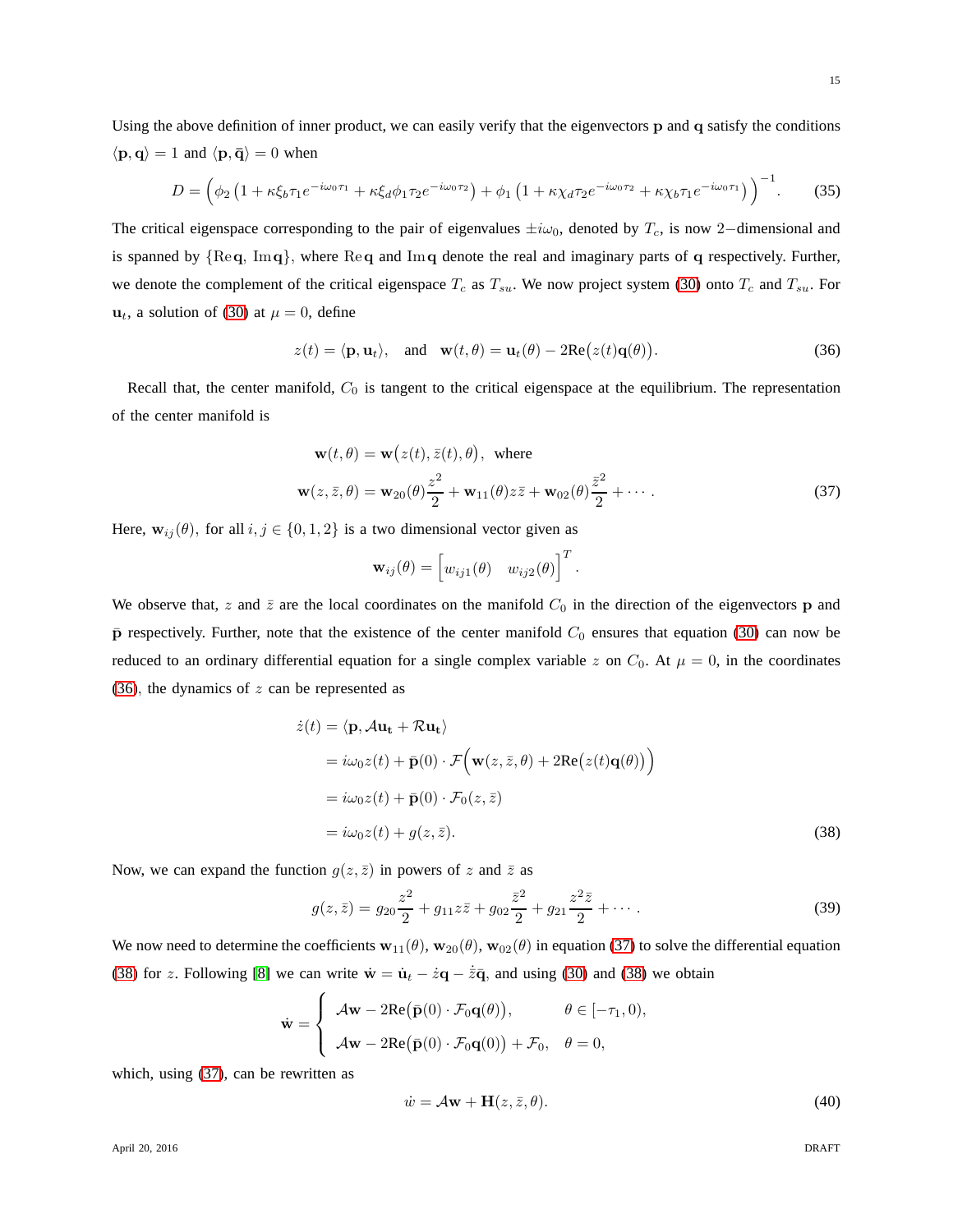Here, the function  $H(z, \bar{z}, \theta)$  can be expanded in powers of z and  $\bar{z}$  as

<span id="page-15-2"></span>
$$
\mathbf{H}(z,\bar{z},\theta) = \mathbf{H}_{20}(\theta)\frac{z^2}{2} + \mathbf{H}_{11}(\theta)z\bar{z} + \mathbf{H}_{02}(\theta)\frac{\bar{z}^2}{2} + \cdots
$$
 (41)

<span id="page-15-3"></span><span id="page-15-1"></span>.

Here,  $\mathbf{H}_{ij}(\theta)$ , for all  $i, j \in \{0, 1, 2\}$  is a two dimensional vector given as

$$
\mathbf{H}_{ij}(\theta) = \begin{bmatrix} H_{ij1}(\theta) & H_{ij2}(\theta) \end{bmatrix}^T
$$

Now, on the center manifold  $C_0$ , near the origin

<span id="page-15-0"></span>
$$
\dot{\mathbf{w}} = \mathbf{w}_z \dot{z} + \mathbf{w}_{\bar{z}} \dot{\bar{z}}.
$$
 (42)

We now use equations [\(37\)](#page-14-1) and [\(38\)](#page-14-2) to replace  $w_z$  and  $\dot{z}$  (and their conjugates) and equate this with [\(42\)](#page-15-0) to get

$$
(2i\omega_0 - \mathcal{A})\mathbf{w}_{20}(\theta) = \mathbf{H}_{20}(\theta),
$$

$$
-\mathcal{A}\mathbf{w}_{11}(\theta) = \mathbf{H}_{11}(\theta),
$$

$$
-(2i\omega_0 + \mathcal{A})\mathbf{w}_{02}(\theta) = \mathbf{H}_{02}(\theta),
$$
(43)

as in [\[8\]](#page-22-11). Now, we observe that

$$
\mathbf{u}_t(\theta) = \mathbf{w}(z, \bar{z}, \theta) + z\mathbf{q}(\theta) + \bar{z}\bar{\mathbf{q}}(\theta)
$$
  
=  $\mathbf{w}_{20}(\theta)\frac{z^2}{2} + \mathbf{w}_{11}(\theta)z\bar{z} + \mathbf{w}_{02}(\theta)\frac{\bar{z}^2}{2} + ze^{i\omega_0\theta} + \bar{z}e^{-i\omega_0\theta} + \cdots,$  (44)

from which we obtain  $\mathbf{u}_t(0)$ ,  $\mathbf{u}_t(-\tau_1)$ , and  $\mathbf{u}_t(-\tau_2)$ . We now proceed to expand the non-linear terms present in equation [\(27\)](#page-11-0) using equation [\(44\)](#page-15-1) and retain only the coefficients of  $z^2, z\overline{z}, \overline{z}^2, z^2\overline{z}$ . They are summarised as below:

$$
u_{1,t}^{2}(0) = z^{2} + \bar{z}^{2} + 2z\bar{z} + z^{2}\bar{z} \Big(w_{201}(0) + 2w_{111}(0)\Big) + \cdots,
$$
  
\n
$$
u_{2,t}^{2}(0) = \phi_{1}^{2}z^{2} + \bar{\phi}_{1}^{2}\bar{z}^{2} + 2\phi_{1}\bar{\phi}_{1}z\bar{z} + z^{2}\bar{z} \Big(w_{202}(0)\bar{\phi}_{1} + 2w_{112}(0)\phi_{1}\Big) + \cdots,
$$
  
\n
$$
u_{1,t}^{2}(-\tau_{1}) = z^{2}e^{-2i\omega_{0}\tau_{1}} + \bar{z}^{2}e^{2i\omega_{0}\tau_{1}} + 2z\bar{z} + z^{2}\bar{z} \Big(w_{201}(-\tau_{1})e^{i\omega_{0}\tau_{1}} + 2w_{111}(-\tau_{1})e^{-i\omega\tau_{1}}\Big) + \cdots,
$$
  
\n
$$
u_{2,t}^{2}(-\tau_{2}) = \phi_{1}^{2}z^{2}e^{-2i\omega_{0}\tau_{2}} + \bar{\phi}_{1}^{2}\bar{z}^{2}e^{2i\omega_{0}\tau_{2}} + 2\phi_{1}\bar{\phi}_{1}z\bar{z} + z^{2}\bar{z} \Big(w_{202}(-\tau_{2})\bar{\phi}_{1}e^{i\omega_{0}\tau_{2}} + 2w_{112}(-\tau_{2})\phi_{1}e^{-i\omega\tau_{2}}\Big) + \cdots,
$$
  
\n
$$
u_{1,t}(0)u_{1,t}(-\tau_{1}) = z^{2}e^{-i\omega_{0}\tau_{1}} + \bar{z}^{2}e^{i\omega_{0}\tau_{1}} + \Big(e^{i\omega_{0}\tau_{1}} + e^{-i\omega_{0}\tau_{1}}\Big)z\bar{z} + z^{2}\bar{z}\Big(\frac{w_{201}(0)}{2}e^{i\omega_{0}\tau_{1}} + w_{111}(0)e^{-i\omega_{0}\tau_{1}} + w_{111}(-\tau_{1}) + \frac{w_{201}(-\tau_{1})}{2}\Big) \cdots,
$$
  
\n
$$
u_{1,t}(0)u_{2,t}(-\tau_{2}) = \phi_{1}z^{2}e^{-i\omega_{0}\tau
$$

April 20, 2016 DRAFT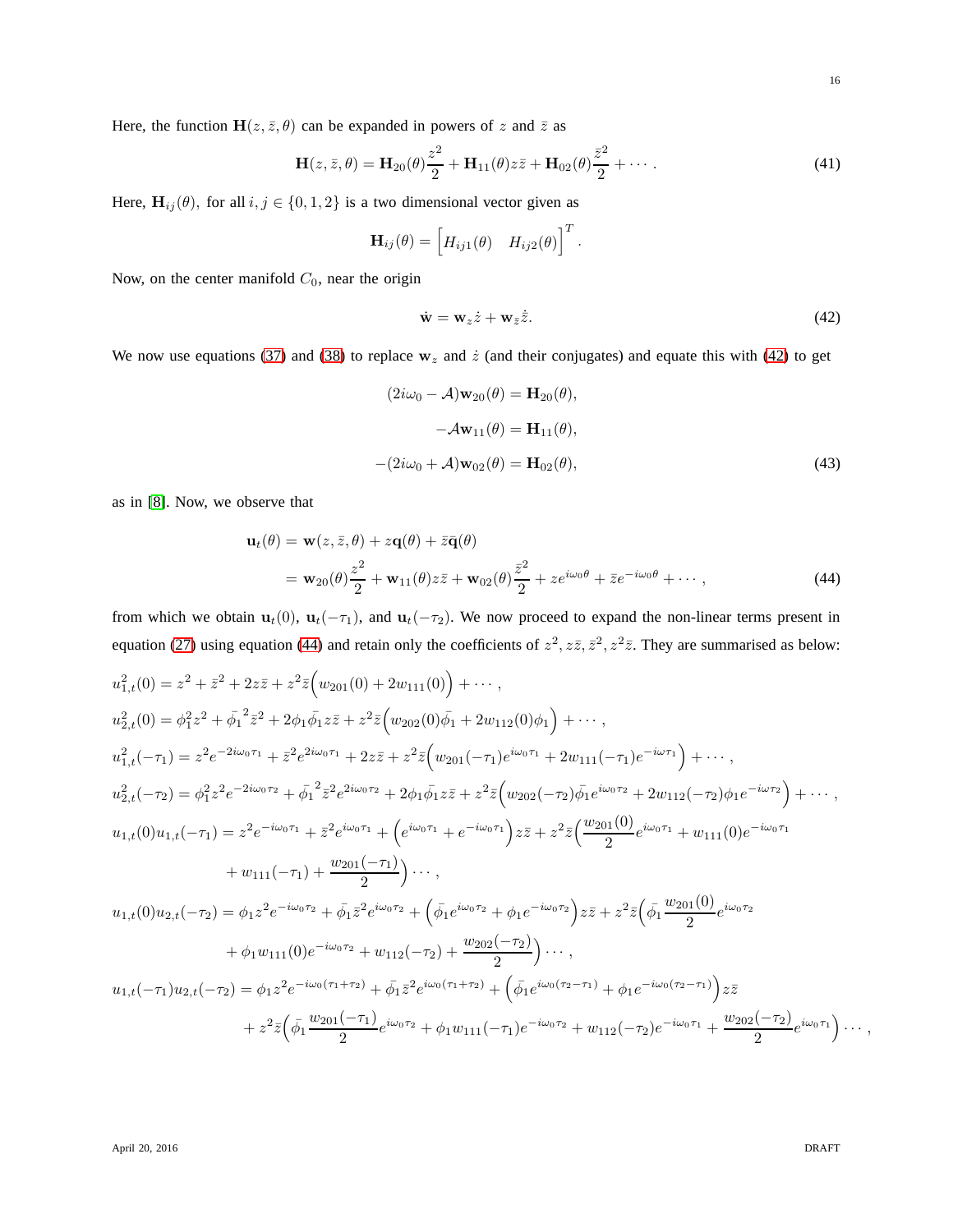$$
u_{2,t}(0)u_{2,t}(-\tau_2) = \phi_1^2 z^2 e^{-i\omega_0 \tau_2} + \bar{\phi}_1^2 \bar{z}^2 e^{i\omega_0 \tau_2} + \phi_1 \bar{\phi}_1 \Big( e^{i\omega_0 \tau_2} + e^{-i\omega_0 \tau_2} \Big) z\bar{z} + z^2 \bar{z} \Big( \bar{\phi}_1 \frac{w_{202}(0)}{2} e^{i\omega_0 \tau_2} + \phi_1 w_{112}(0) e^{-i\omega_0 \tau_2} + \phi_1 w_{112}(-\tau_2) + \bar{\phi}_1 \frac{w_{202}(-\tau_2)}{2} \Big) \cdots ,
$$
  
\n
$$
u_{2,t}(0)u_{1,t}(-\tau_1) = \phi_1 z^2 e^{-i\omega_0 \tau_1} + \bar{\phi}_1 \bar{z}^2 e^{i\omega_0 \tau_1} + \Big( \phi_1 e^{i\omega_0 \tau_1} + \bar{\phi}_1 e^{-i\omega_0 \tau_1} \Big) z\bar{z} + z^2 \bar{z} \Big( \frac{w_{202}(0)}{2} e^{i\omega_0 \tau_1} + w_{112}(0) e^{-i\omega_0 \tau_1} + \phi_1 w_{111}(-\tau_1) + \bar{\phi}_1 \frac{w_{201}(-\tau_1)}{2} \Big) \cdots ,
$$
  
\n
$$
u_{1,t}^3(0) = 3z^2 \bar{z} + \cdots ,
$$
  
\n
$$
u_{2,t}^3(0) = 3\phi_1^2 \bar{\phi}_1 z^2 \bar{z} e^{-i\omega \tau_1} + \cdots ,
$$
  
\n
$$
u_{2,t}^3(-\tau_1) = 3z^2 \bar{z} e^{-i\omega \tau_1} + \cdots ,
$$
  
\n
$$
u_{1,t}^2(0)u_{1,t}(-\tau_1) = z^2 \bar{z} \Big( 2e^{-i\omega_0 \tau_1} + e^{i\omega_0 \tau_1} \Big) \cdots ,
$$
  
\n
$$
u_{1,t}^2(0)u_{2,t}(-\tau_2) = z^2 \bar{z} \Big( 2\phi_1 e^{-i\omega_0 \tau_
$$

$$
u_{1,t}^{2}(-\tau_{1})u_{2,t}(-\tau_{2}) = z^{2}\bar{z}\left(\bar{\phi}_{1}e^{-i\omega_{0}(2\tau_{1}-\tau_{2})}+2\phi_{1}e^{-i\omega_{0}\tau_{2}}\right)\cdots,
$$
  
\n
$$
u_{2,t}^{2}(-\tau_{2})u_{1,t}(0) = z^{2}\bar{z}\phi_{1}\left(\phi_{1}e^{-2i\omega_{0}\tau_{1}}+2\bar{\phi}_{1}\right)\cdots,
$$
  
\n
$$
u_{2,t}^{2}(-\tau_{2})u_{1,t}(-\tau_{1}) = z^{2}\bar{z}\phi_{1}\left(\phi_{1}e^{-i\omega_{0}(2\tau_{2}-\tau_{1})}+2\bar{\phi}_{1}e^{-i\omega_{0}\tau_{1}}\right)\cdots,
$$
  
\n
$$
u_{2,t}^{2}(0)u_{1,t}(-\tau_{1}) = z^{2}\bar{z}\phi_{1}\left(2\bar{\phi}_{1}e^{-i\omega_{0}\tau_{1}}+\phi_{1}e^{i\omega_{0}\tau_{1}}\right)\cdots,
$$
  
\n
$$
u_{2,t}^{2}(0)u_{2,t}(-\tau_{2}) = z^{2}\bar{z}\phi_{1}^{2}\bar{\phi}_{1}\left(2e^{-i\omega_{0}\tau_{2}}+e^{i\omega_{0}\tau_{2}}\right)\cdots,
$$
  
\n
$$
u_{2,t}^{2}(-\tau_{2})u_{1,t}(0) = z^{2}\bar{z}\phi_{1}\left(\phi_{1}e^{-2i\omega_{0}\tau_{2}}+2\bar{\phi}_{1}\right)\cdots,
$$
  
\n
$$
u_{1,t}^{2}(-\tau_{1})u_{2,t}(0) = z^{2}\bar{z}\left(\bar{\phi}_{1}e^{-2i\omega_{0}\tau_{1}}+2\phi_{1}\right)\cdots,
$$
  
\n
$$
u_{2,t}^{2}(-\tau_{2})u_{2,t}(0) = z^{2}\bar{z}\phi_{1}^{2}\bar{\phi}_{1}\left(2+e^{-2i\omega_{0}\tau_{2}}\right)\cdots,
$$
  
\n
$$
u_{1,t}(0)u_{1,t}(-\tau_{1})u_{2,t}(-\tau_{2}) = z^{2}\bar{z}\left(\bar{\phi}_{1}e^{-i\omega_{0}(\tau_{1}-\tau_{2})}+\phi_{1}e^{i\
$$

Using the definition  $g(z, \bar{z}) = \bar{p}(0) \cdot \mathcal{F}_0(z, \bar{z})$  we then determine the coefficients of  $z^2$ ,  $z\bar{z}$ ,  $\bar{z}^2$  and  $z^2\bar{z}$ , which are outlined below.

$$
g_{20} = 2\kappa \bar{D} \left( \bar{\phi}_2 \left( \xi_{aa} + \xi_{bb} e^{-2i\omega_0 \tau_1} + \xi_{dd} \phi_1^2 e^{-2i\omega_0 \tau_2} + \xi_{ab} e^{-i\omega_0 \tau_1} + \xi_{ad} \phi_1 e^{-i\omega_0 \tau_2} + \xi_{bd} \phi_1 e^{-i\omega_0 (\tau_1 + \tau_2)} \right) \right)
$$

$$
+ \chi_{cc} \phi_1^2 + \chi_{dd} \phi_1^2 e^{-2i\omega_0 \tau_2} + \chi_{bb} e^{-2i\omega_0 \tau_1} + \chi_{cd} \phi_1^2 e^{-i\omega_0 \tau_2} + \chi_{bc} \phi_1 e^{-i\omega_0 \tau_1} + \chi_{bd} \phi_1 e^{-i\omega_0 (\tau_1 + \tau_2)} \right),
$$

 $\,$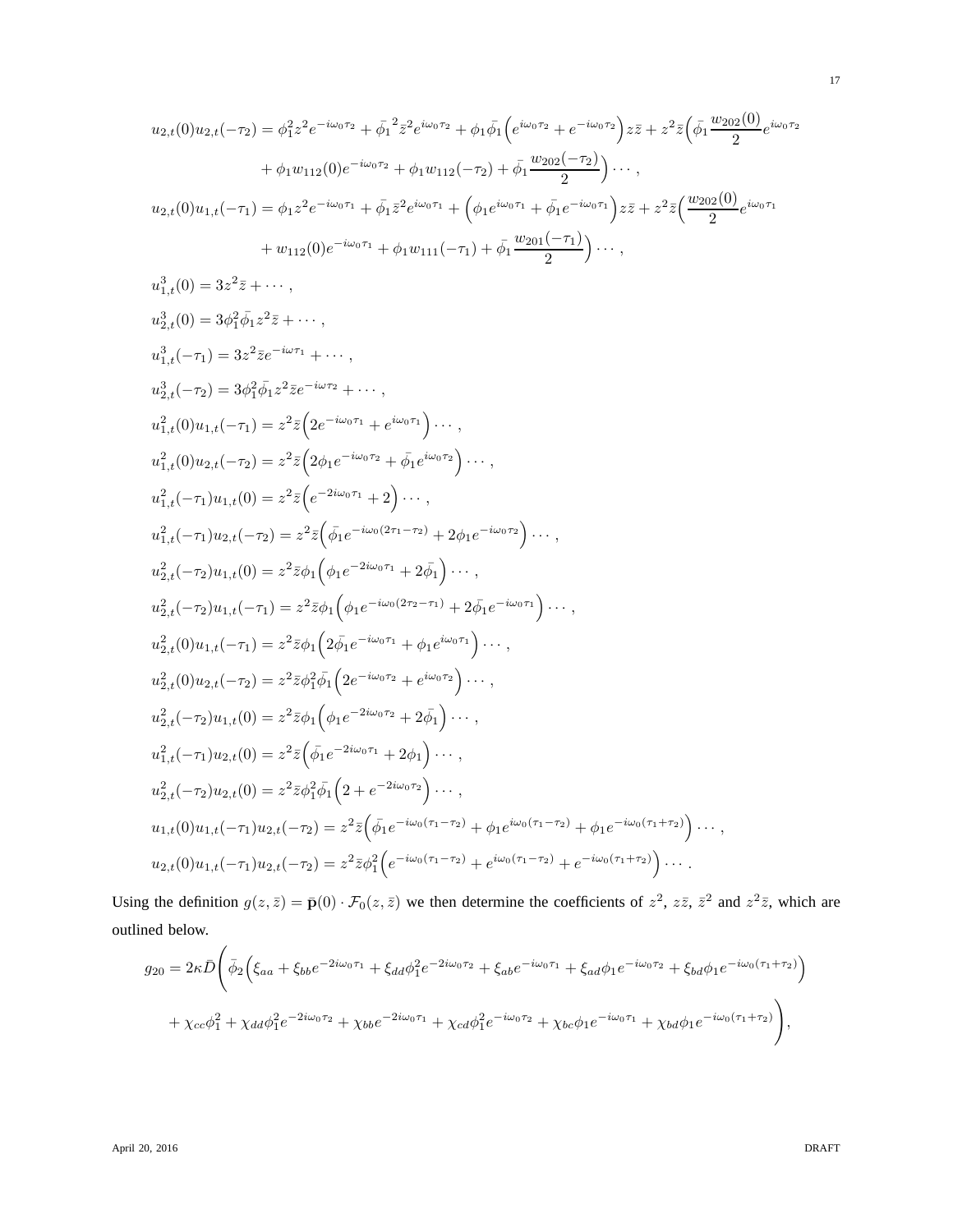$$
g_{02} = 2\kappa D \left( \bar{\phi}_2 \left( \xi_{aa} + \xi_{bb}e^{2i\omega_0\tau_1} + \xi_{dd}\phi_1^2 e^{2i\omega_0\tau_2} + \xi_{ab}e^{i\omega_0\tau_1} + \xi_{ad}\bar{\phi}_1 e^{i\omega_0\tau_2} + \xi_{bd}\bar{\phi}_1 e^{i\omega_0\tau_1} + \xi_{bd}\bar{\phi}_1 e^{i\omega_0\tau_1} + \xi_{bd}\bar{\phi}_1 e^{i\omega_0\tau_1} + \xi_{bd}\bar{\phi}_1 e^{i\omega_0\tau_1} + \xi_{bd}\bar{\phi}_1 e^{i\omega_0\tau_1} + \xi_{bd}\bar{\phi}_1 e^{i\omega_0\tau_1} + \xi_{bd}\bar{\phi}_1 e^{i\omega_0\tau_1} + \xi_{bd}\bar{\phi}_1 e^{i\omega_0\tau_1} + \xi_{bd}\bar{\phi}_1 e^{i\omega_0\tau_1} + \xi_{bd}\bar{\phi}_1 e^{i\omega_0\tau_1} + \xi_{bd}\bar{\phi}_1 e^{i\omega_0\tau_1} + \xi_{bd}\bar{\phi}_1 e^{i\omega_0\tau_1} + \xi_{bd}\bar{\phi}_1 e^{i\omega_0\tau_1} + \xi_{bd}\bar{\phi}_1 e^{i\omega_0\tau_1} + \xi_{bd}\bar{\phi}_1 e^{i\omega_0\tau_1} + \xi_{bd}\bar{\phi}_1 e^{i\omega_0\tau_1} + \xi_{bd}\bar{\phi}_1 e^{i\omega_0\tau_1} + \xi_{bd}\bar{\phi}_1 e^{i\omega_0\tau_1} + \xi_{bd}\bar{\phi}_1 e^{i\omega_0\tau_1} + \xi_{bd}\bar{\phi}_1 e^{i\omega_0\tau_1} + \xi_{bd}\bar{\phi}_1 e^{i\omega_0\tau_1} + \xi_{bd}\bar{\phi}_1 e^{i\omega_0\tau_1} + \xi_{bd}\bar{\phi}_1 e^{i\omega_0\tau_1} + \xi_{bd}\bar{\phi}_1 e^{i\omega_0\tau_1} + 2\pi\mu_{11}(-\tau_1)e^{-i\omega_1\tau_1} \right)
$$
\n
$$
+ \chi_{bc} \left( \phi_1 e^{i\omega_0\tau_1} + \bar{\phi}_1 e^{-i\omega_0\tau_1} + 2\mu_{111}
$$

Note that, the expression for  $g_{21}$  has  $w_{20}(\theta)$  and  $w_{11}(\theta)$  which we need to evaluate. Now, for  $\theta \in [-\tau, 0)$  from [\(41\)](#page-15-2), we have

$$
\begin{split} \mathbf{H}(z,\bar{z},\theta) &= -2\mathrm{Re}\big(\bar{\mathbf{q}}^*(0)\cdot\mathcal{F}_0\mathbf{q}(\theta)\big) \\ &= -g(z,\bar{z})\mathbf{q}(\theta) - \bar{g}(z,\bar{z})\bar{\mathbf{q}}(\theta) \\ &= -\left(g_{20}\frac{z^2}{2} + g_{11}z\bar{z} + g_{02}\frac{\bar{z}^2}{2} + \cdots\right)\mathbf{q}(\theta) - \left(\bar{g}_{20}\frac{\bar{z}^2}{2} + \bar{g}_{11}z\bar{z} + \bar{g}_{02}\frac{z^2}{2} + \cdots\right)\bar{\mathbf{q}}(\theta), \end{split}
$$

April 20, 2016 DRAFT

18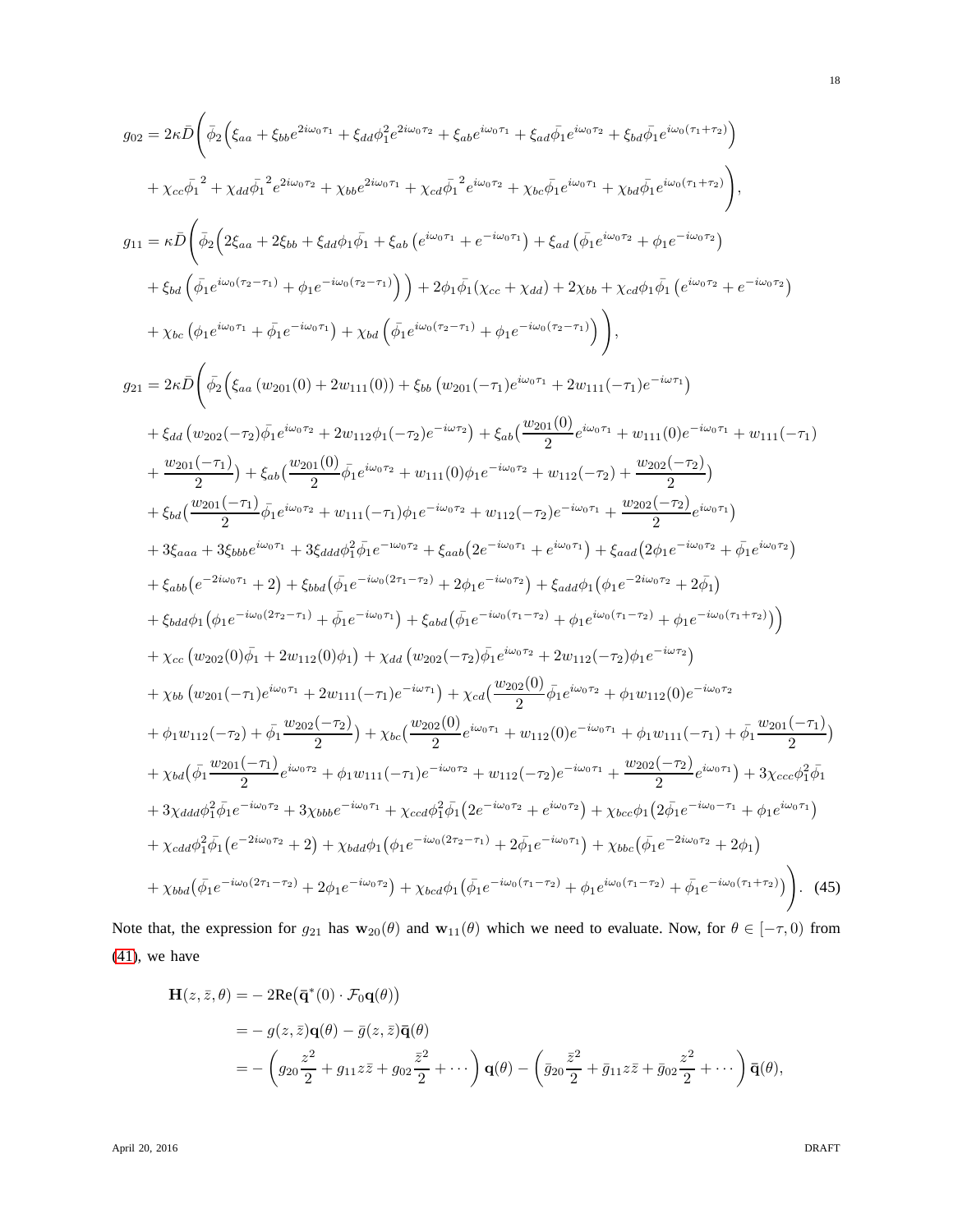which when compared with [\(41\)](#page-15-2) gives

<span id="page-18-0"></span>
$$
\mathbf{H}_{20}(\theta) = -g_{20}\mathbf{q}(\theta) - \bar{g}_{02}\bar{\mathbf{q}}(\theta),
$$
  

$$
\mathbf{H}_{11}(\theta) = -g_{11}\mathbf{q}(\theta) - \bar{g}_{11}\bar{\mathbf{q}}(\theta).
$$
 (46)

Using equations [\(32\)](#page-13-1) and [\(43\)](#page-15-3), we have

$$
\dot{\mathbf{w}}_{20}(\theta) = 2i\omega_0 \mathbf{w}_{20}(\theta) + g_{20}\mathbf{q}(\theta) + \bar{g}_{02}\bar{\mathbf{q}}(\theta),
$$
  

$$
\dot{\mathbf{w}}_{11}(\theta) = g_{11}\mathbf{q}(\theta) + \bar{g}_{11}\bar{\mathbf{q}}(\theta).
$$
 (47)

Solving the differential equations in [\(47\)](#page-18-0), we get

$$
\mathbf{w}_{20}(\theta) = -\frac{g_{20}}{i\omega_0}\mathbf{q}(0)e^{i\omega_0\theta} - \frac{\bar{g}_{02}}{3i\omega_0}\bar{\mathbf{q}}(0)e^{-i\omega_0\theta} + \mathbf{e}e^{2i\omega_0\theta},
$$
  

$$
\mathbf{w}_{11}(\theta) = \frac{g_{11}}{i\omega_0}\mathbf{q}(0)e^{i\omega_0\theta} - \frac{\bar{g}_{11}}{i\omega_0}\bar{\mathbf{q}}(0)e^{-i\omega_0\theta} + \mathbf{f}.
$$
 (48)

The objective now is to determine  $e$  and  $f$ . We define,

<span id="page-18-2"></span>
$$
\mathbf{H}(z,\bar{z},0) = -2\mathrm{Re}\big(\bar{\mathbf{q}}^*(0)\cdot\mathcal{F}_0\mathbf{q}(0)\big) + \mathcal{F}_0,\tag{49}
$$

where  $\mathcal{F}_0$  represents the non-linear terms that can be expanded in powers of z as

$$
\mathcal{F} = \mathcal{F}_{20} \frac{z^2}{2} + \mathcal{F}_{11} z \bar{z} + \mathcal{F}_{02} \frac{\bar{z}^2}{2} + \mathcal{F}_{21} \frac{z^2 \bar{z}}{2} + \cdots
$$
 (50)

Substituting the coefficients from the expansion of  $\mathcal{F}_0$  gives

<span id="page-18-1"></span>
$$
\mathbf{H}_{20}(0) = -g_{20}\mathbf{q}(0) - \bar{g}_{02}\bar{\mathbf{q}}(0) + \begin{bmatrix} \mathcal{F}_{201} & \mathcal{F}_{202} \end{bmatrix}^T,
$$
  
\n
$$
\mathbf{H}_{11}(0) = -g_{11}\mathbf{q}(0) - \bar{g}_{11}\bar{\mathbf{q}}(0) + \begin{bmatrix} \mathcal{F}_{111} & \mathcal{F}_{112} \end{bmatrix}^T.
$$
\n(51)

From [\(51\)](#page-18-1) and [\(32\)](#page-13-1), we obtain

$$
g_{20}\mathbf{q}(0) + \bar{g}_{02}\bar{\mathbf{q}}(0) = \begin{bmatrix} \mathcal{F}_{201} & \mathcal{F}_{202} \end{bmatrix}^T + \begin{bmatrix} (\kappa a_{11} - 2i\omega_0)w_{201}(0) + \kappa a_{12}w_{201}(-\tau_1) + \kappa a_{13}w_{202}(-\tau_1) \\ \kappa a_{23}w_{201}(-\tau) + \kappa (a_{21} - 2i\omega_0)w_{202}(0) + \kappa a_{22}w_{202}(-\tau_2) \end{bmatrix},
$$
  
\n
$$
g_{11}\mathbf{q}(0) + \bar{g}_{11}\bar{\mathbf{q}}(0) = \begin{bmatrix} \mathcal{F}_{111} & \mathcal{F}_{112} \end{bmatrix}^T + \begin{bmatrix} \kappa a_{11}w_{111}(0) - \kappa a_{12}w_{111}(-\tau_1) + \kappa a_{13}w_{112}(-\tau_2) \\ \kappa a_{23}w_{111}(-\tau_1) + \kappa a_{21}w_{112}(0) + \kappa a_{22}w_{112}(-\tau_2) \end{bmatrix}.
$$
 (52)

We substitute  $\mathbf{w}_{20}(0), \mathbf{w}_{20}(-\tau), \mathbf{w}_{11}(0)$  and  $\mathbf{w}_{11}(-\tau)$  from [\(48\)](#page-18-2) in [\(52\)](#page-18-3) we get e and f of the form

<span id="page-18-3"></span>
$$
\boldsymbol{e} = \begin{bmatrix} e_1 & e_2 \end{bmatrix}^T \quad \text{and} \quad \boldsymbol{f} = \begin{bmatrix} f_1 & f_2 \end{bmatrix}^T. \tag{53}
$$

Note that,  $e_1, e_2, f_1$  and  $f_2$  can be derived explicitly in terms of system parameters, which are outlined below:

$$
e_1 = \frac{Y_2 Z_1 - Y_1 Z_2}{X_1 Y_2 - X_2 Y_1}, \quad e_2 = \frac{X_1 Z_2 - X_2 Z_1}{X_1 Y_2 - X_2 Y_1}, \quad f_1 = \frac{Q_2 R_1 - Q_1 R_2}{P_1 Q_2 - P_2 Q_1}, \quad f_2 = \frac{P_1 R_2 - P_2 R_1}{P_1 Q_2 - P_2 Q_1},\tag{54}
$$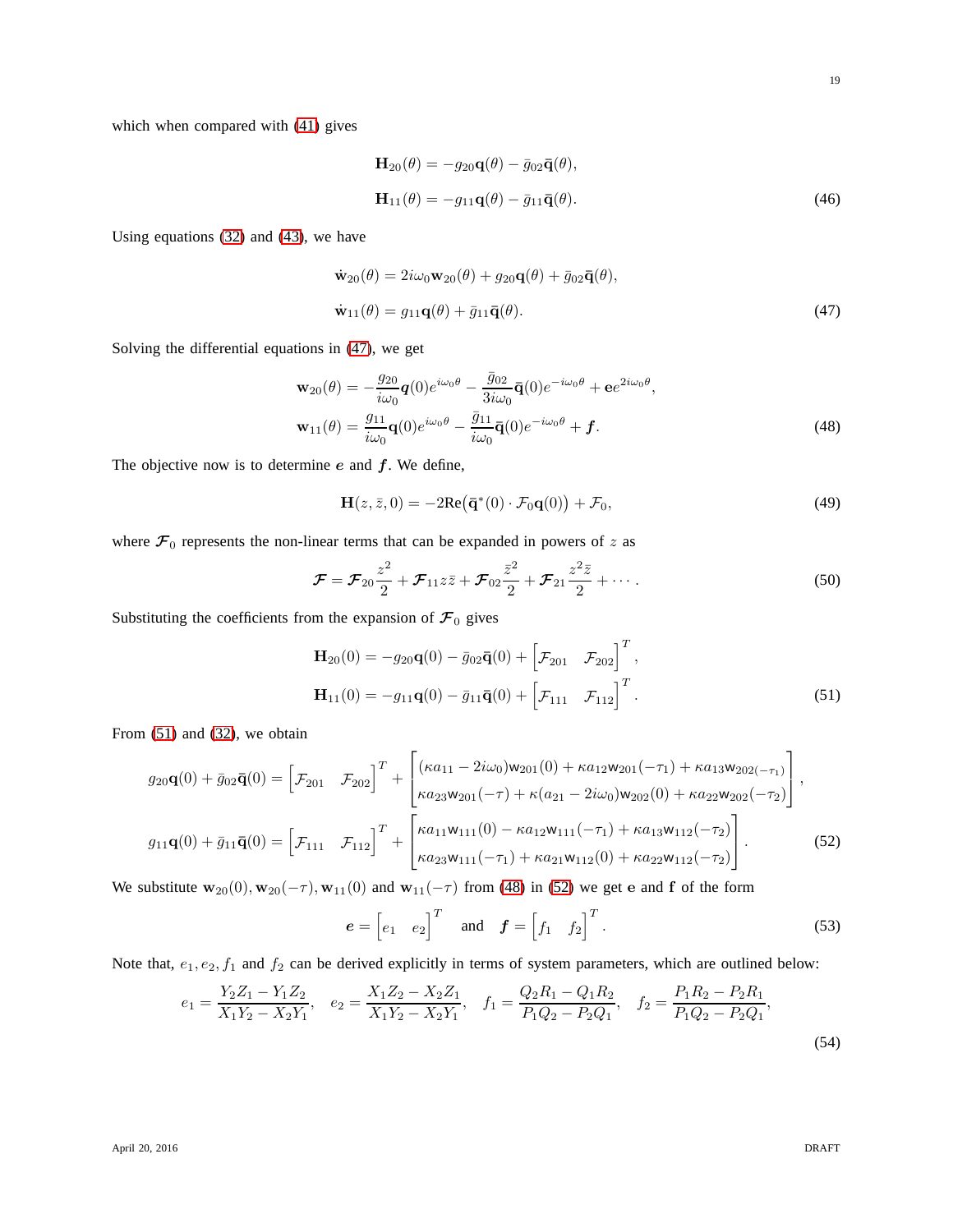where,

$$
X_{1} = \kappa a_{11} + \kappa a_{12}e^{-2i\omega_{0}\tau_{1}} - 2i\omega_{0}, \quad X_{2} = \kappa a_{23}e^{-2i\omega_{0}\tau_{1}},
$$
\n
$$
Y_{1} = \kappa a_{13}e^{-2i\omega_{0}\tau_{2}}, \quad Y_{2} = \kappa a_{21} + \kappa a_{22}e^{-2i\omega_{0}\tau_{2}} - 2i\omega_{0},
$$
\n
$$
P_{1} = \kappa a_{11} + \kappa a_{12}, \quad P_{2} = \kappa a_{23}, \quad Q_{1} = \kappa a_{13}, \quad Q_{2} = \kappa a_{21} + \kappa a_{22},
$$
\n
$$
Z_{1} = \frac{g_{20}}{i\omega_{0}} \left( -i\omega_{0} + \kappa a_{11} + \kappa a_{12}e^{-i\omega_{0}\tau_{1}} + \kappa a_{13}\phi_{1}e^{-i\omega_{0}\tau_{1}} \right) + \frac{\bar{g}_{02}}{3i\omega_{0}} \left( i\omega_{0} + \kappa a_{11} + \kappa a_{12}e^{i\omega_{0}\tau_{1}} + \kappa a_{13}\bar{\phi}_{1}e^{i\omega_{0}\tau_{1}} \right)
$$
\n
$$
- \mathcal{F}_{201},
$$
\n
$$
Z_{2} = \frac{g_{20}}{i\omega_{0}} \left( -i\omega_{0}\phi_{1} + \kappa a_{23}e^{i\omega_{0}\tau_{1}} + \kappa a_{21}\phi_{1} + \kappa a_{22}\phi_{1}e^{i\omega_{0}\tau_{2}} \right) + \frac{\bar{g}_{02}}{3i\omega_{0}} \left( i\omega_{0}\bar{\phi}_{1} + \kappa a_{23}e^{i\omega_{0}\tau_{1}} + \kappa a_{21}\bar{\phi}_{1} + \kappa a_{22}\bar{\phi}_{1}e^{i\omega_{0}\tau_{2}} \right) - \mathcal{F}_{202},
$$
\n
$$
R_{1} = \frac{g_{11}}{i\omega_{0}} \left( i\omega_{0} - \kappa a_{11} - \kappa a_{12}e^{-i\omega_{0}\tau_{1}} - \kappa a_{13}\phi_{1}e^{-i\omega_{0}\tau_{1}} \right
$$

Using e and f we evaluate  $w_{20}$  and  $w_{11}$ , using which we compute  $g_{21}$ . We now have all the terms required for the analysis of Hopf bifurcation as follows, see [\[8\]](#page-22-11)

$$
c_1(0) = \frac{i}{2\omega_0} \left( g_{20}g_{11} - 2|g_{11}|^2 - \frac{1}{3}|g_{02}|^2 \right) + \frac{g_{21}}{2},\tag{56}
$$

<span id="page-19-1"></span><span id="page-19-0"></span>
$$
\mu_2 = -\frac{\text{Re}(c_1(0))}{\alpha'(0)}, \qquad \beta_2 = 2\text{Re}(c_1(0)), \tag{57}
$$

where  $c_1(0)$  is the lyapunov coefficient and  $\alpha'(0) = \text{Re}(\frac{d\lambda}{d\kappa})|_{\kappa = \kappa_c}$ . The following conditions enable us to verify the type of the Hopf bifurcation, and the asymptotic orbital stability of the limit cycles [\[8\]](#page-22-11).

- The Hopf bifurcation is *supercritical* if  $\mu_2 > 0$  and *sub-critical* if  $\mu_2 < 0$ .
- The limit cycles are *asymptotically orbitally stable* if  $\beta_2 < 0$  and *unstable* if  $\beta_2 > 0$ .

Substituting the expression for  $g_{21}$  in [\(56\)](#page-19-0) yields the expression for  $c_1(0)$ , which is the lyapunov coefficient. We can then compute  $\mu_2$  and  $\beta_2$  using [\(57\)](#page-19-1). We now present a numerical example, and compute the values of  $\mu_2$  and  $\beta_2$  for Compound TCP in the small buffer regime.

### *Numerical Example:*

We first fix the system parameters as follows:  $\alpha = 0.3$ ,  $k = 0.75$ ,  $\beta = 0.5$ ,  $B_1 = 10$ ,  $B_2 = 15$ ,  $B = 25$ ,  $C_1 = C_2 = 100$ ,  $C = 180$ ,  $\tau_1 = 1$ , and  $\tau_2$ . With these parameter values, the system undergoes a Hopf bifurcation at  $\kappa_c = 1$ . We now increase the value of the non-dimensional parameter to  $\kappa = 1.05$ , and push the system beyond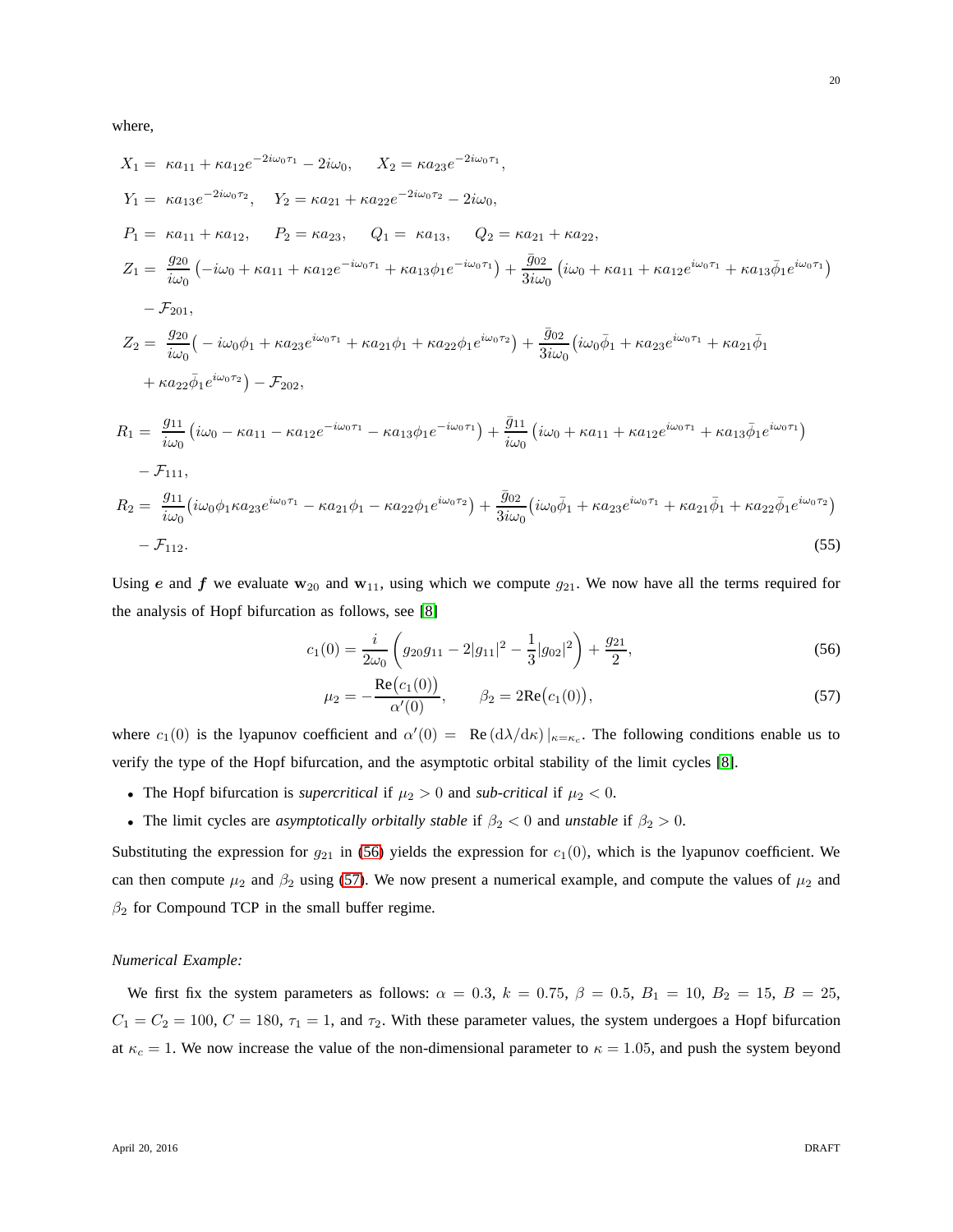<span id="page-20-1"></span>

Fig. 5: *Phase portraits*. Emergence of limit cycle in the dynamics of  $w_2(t)$  in [\(3\)](#page-3-2), for Compound TCP in the small buffer regime, with the variation in the non-dimensional parameter  $\kappa$ . Observe that, (a) Trajectories converge to stable equilibrium for  $\kappa = 0.95$ , (b) Trajectories converge to a stable limit cycle for  $\kappa = 1.05$ .

the edge of stability. Following the Hopf bifurcation analysis presented above, we compute the required expressions:

Re 
$$
(c_1(0)) = -0.0738 < 0
$$
,  $\alpha'(0) = 0.3467 > 0$   
 $\mu_2 = 0.2129 > 0$ ,  $\beta_2 = -0.1477 < 0$ .

Thus, the Hopf bifurcation is *supercritical* and the emergent limit cycles are asymptotically *orbitally stable*.

# *Phase portraits and bifurcation diagram:*

We present the phase portrait for system [\(3\)](#page-3-2), for Compound TCP in the small buffer regime, in Fig. [5.](#page-20-1) First, we fix a point  $\alpha = 0.3$ ,  $\kappa = 1$ , on the stability boundary in the stability chart as shown in Fig. [3](#page-9-0) (a). The remaining system parameter values are fixed as mentioned above in the numerical example. We now plot the phase portrait for the window size for the second set of TCP flows, for  $\kappa = 0.95$  and  $\kappa = 1.05$  respectively, as shown in Fig. [5.](#page-20-1) Observe that, for  $\kappa = 0.95$ , the average window size of the second set Compound TCP flows converges to its equilibrium value, as expected. For,  $\kappa = 1.05$ , the average window size exhibits orbitally stable limit cycles, as the system undergoes a Hopf bifurcation at  $\kappa = 1$ . Note that, the average window size of the first set of Compound flows can be shown to exhibit qualitatively similar dynamical behaviour. We now present the bifurcation diagram for system [\(3\)](#page-3-2), in Fig. [6,](#page-21-0) obtained from DDE-BIFTOOL version 2.03. Observe that, the amplitude of the limit cycles increases as  $\kappa$  is increased beyond 1.

#### V. PACKET-LEVEL SIMULATIONS

<span id="page-20-0"></span>In order to corroborate the analytical insights obtained, we conduct some packet-level simulations, for the multiple bottleneck scenario, in NS2 [\[16\]](#page-23-1). The system consists of two distinct sets of 60 long-lived Compound TCP flows each with an access speed of 2 Mbps, regulated by two edge routers and feeding into one core router. Each edge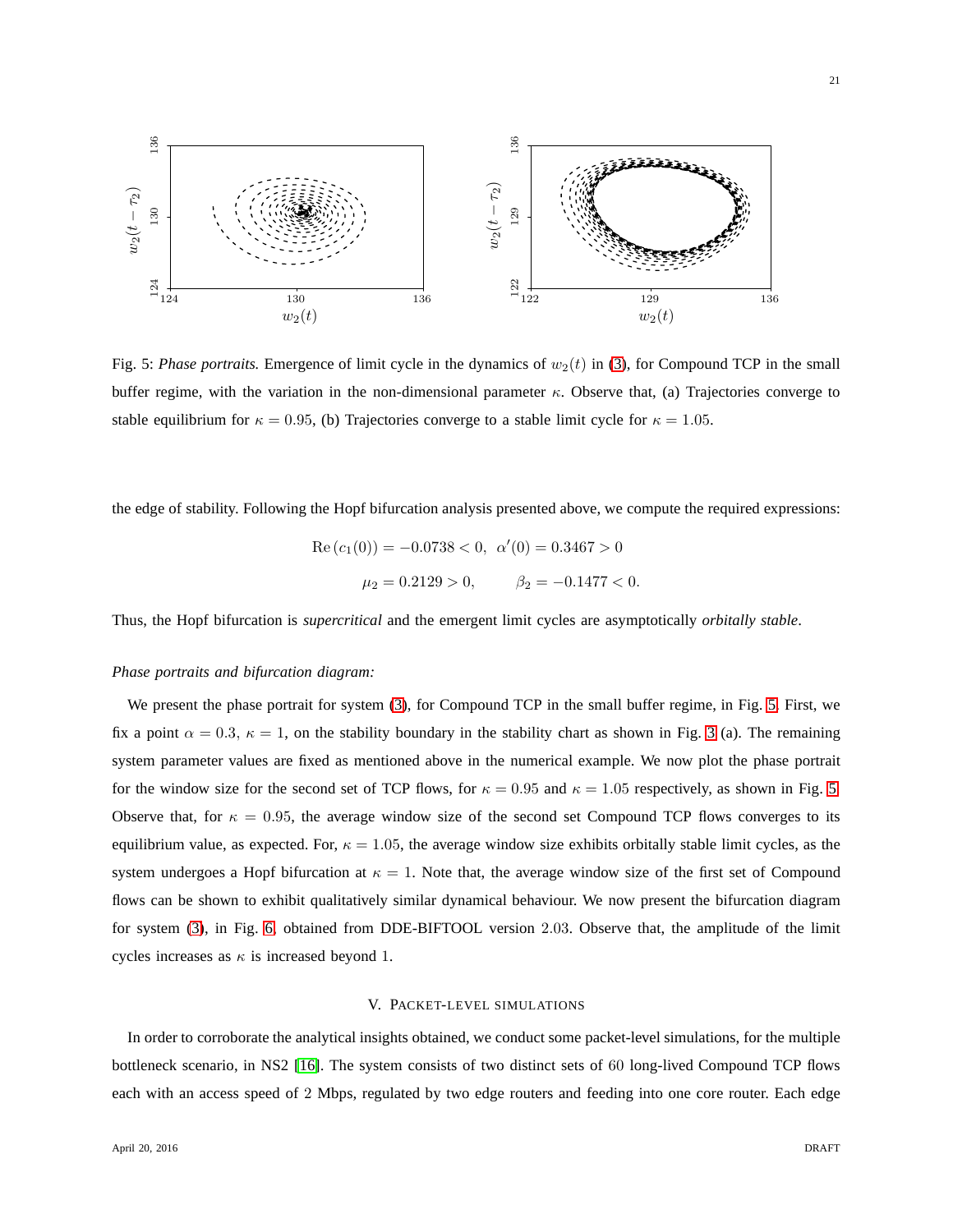<span id="page-21-0"></span>

<span id="page-21-1"></span>Fig. 6: *Bifurcation diagram*. Emergence of limit cycles in the dynamics of  $w_2(t)$  at  $\kappa = 1$  for system [\(3\)](#page-3-2), with Compound TCP flows in the small buffer regime. The amplitude of the emergent limit cycles increases for further increase in  $\kappa$ .



Fig. 7: *Long-lived flows*. Two sets of 60 long-lived Compound flows over a 2 Mbps link, regulated by two edge routers, feeding into a core router with link capacity 180 Mbps. Observe the emergence of limit cycles in the queue at the core router, for larger buffer thresholds, and larger round trip times.

router has a link capacity of 100 Mbps, and the core router has a link capacity of 180 Mbps. Since our primary focus is on small buffers, we fix the buffer size for each edge router to be 15 packets, and vary the buffer size of the core router from 15 packets to 100. Further, we fix the round trip time of one set of flows to be 10 ms, and the round trip time of the other set is varied from 10 ms to 200 ms. The simulations are illustrated in Fig. [7.](#page-21-1) Observe that, if the buffer sizes at all routers are fixed at 15 packets, the queue at the core router is completely random, and hence stable, since the queue does not exhibit any deterministic oscillations. When the buffer size at the core router is increased to 100 packets and the round trip time of the second set of flows is 200 ms, the queue dynamics exhibits limit cycles. Hence, larger queue thresholds are prone to inducing limit cycles, for larger round trip times. These limit cycles in the queue size lead to synchronisation among TCP flows and make the downstream traffic bursty.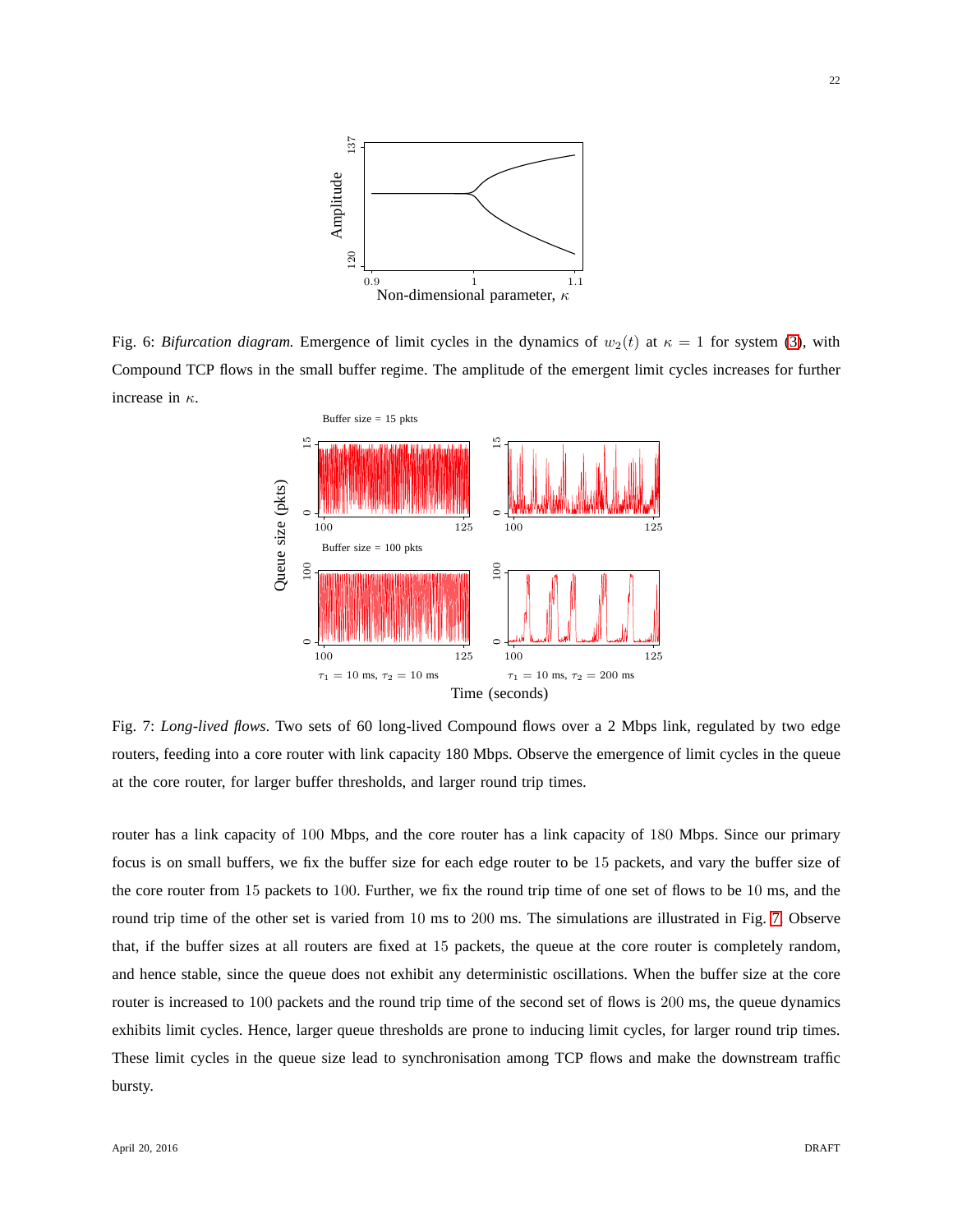#### VI. CONCLUDING REMARKS

<span id="page-22-8"></span>We considered three different topologies, and conducted a detailed local stability analysis with two simplifying assumptions, to obtain necessary and sufficient conditions for stability. To aid our analysis, we motivated a suitable non-dimensional bifurcation parameter, and illustrated that, the underlying dynamical systems lose stability if the bifurcation parameter is varied. Further, in the multiple bottleneck scenario, even without any simplifying assumptions on the system parameters, we numerically identified that the system loses stability via a Hopf bifurcation. A key insight obtained was the trade-off between different system parameters to ensure stability, as illustrated through some stability charts. After knowing that a system exhibits a Hopf, it is natural to have a framework to determine the asymptotic orbital stability of the bifurcating limit cycles. To that end, using Poincaré normal forms and the center manifold theory, we conducted a detailed Hopf bifurcation analysis, in the neighbourhood of the Hopf condition. To corroborate our analytical insights, we conducted some packet-level simulations to highlight the existence and stability of limit cycles in the queue size dynamics as system parameters vary.

The insights obtained in this paper could have important consequences for the modelling and the performance evaluation of communication networks. From a theoretical perspective, this opens many challenging questions centred around the development of accurate fluid models for TCP and queue management policies. From a practical perspective, the emergence of stable limit cycles could have an impact on the end-to-end quality of service – these issues merit further investigation.

## **REFERENCES**

- <span id="page-22-10"></span><span id="page-22-0"></span>[1] V.G. Cerf, "Bufferbloat and other Internet challenges", *IEEE Internet Computing*, vol. 5, pp. 79–80, 2014.
- <span id="page-22-6"></span>[2] K.L. Cooke, and Z. Grossman, "Discrete delay, distributed delay and stability switches", *Journal of Mathematical Analysis and Applications*, vol. 86, pp. 592–627, 1982.
- <span id="page-22-7"></span>[3] K. Engelborghs, T. Luzyanina, and D. Roose, "Numerical bifurcation analysis of delay differential equations using DDE-BIFTOOL", *ACM Transactions on Mathematical Software (TOMS*), vol. 28, pp. 1–21, 2002.
- <span id="page-22-1"></span>[4] K. Engelborghs, T. Luzyanina, G. Samaey, "DDE-BIFTOOL v. 2.00: a Matlab package for bifurcation analysis of delay differential equations", *Technical Report TW-330, Department of Computer Science, K.U.Leuven, Leuven, Belgium*, 2001.
- <span id="page-22-5"></span>[5] J. Gettys and K. Nichols, "Bufferbloat: dark buffers in the Internet", *Communications of the ACM*, vol. 55, pp. 57–65, 2012.
- <span id="page-22-3"></span>[6] D. Ghosh, K. Jagannathan, and G. Raina, "Right buffer sizing matters: stability, queuing delay and traffic burstiness in compound TCP", in *Proceedings of 52nd Annual Allerton Conference on Communication, Control, and Computing*, 2014.
- <span id="page-22-11"></span>[7] S. Ha, I. Rhee and L. Xu, "CUBIC: a new TCP-friendly high-speed TCP variant", *ACM SIGOPS Operating Systems Review*, vol. 42, pp. 64–74, 2008.
- <span id="page-22-12"></span>[8] B.D. Hassard, N.D. Kazarinoff and Y-H. Wan, *Theory and Applications of Hopf Bifurcation*, Cambridge University Press, 1981.
- <span id="page-22-2"></span>[9] Y.A. Kuznetsov, *Elements of Applied Bifurcation Theory*, Springer Science & Business Media, 2013.
- <span id="page-22-4"></span>[10] K. Nichols and V. Jacobson, "Controlling queue delay", *Communications of the ACM*, vol. 55, pp. 42–50, 2012.
- <span id="page-22-13"></span>[11] J. Padhye, V. Firoiu, D. Towsley and J.F. Kurose, "Modeling TCP Reno performance: a simple model and its empirical validation", *IEEE/ACM Transactions on Networking*, vol. 8, pp. 133–145, 2000.
- <span id="page-22-9"></span>[12] G. Raina, "Local bifurcation analysis of some dual congestion control algorithms", *IEEE Transactions on Automatic Control*, vol. 50, pp. 1135–1146, 2005.
- <span id="page-22-14"></span>[13] P. Raja and G. Raina, "Delay and loss-based transport protocols: buffer-sizing and stability", in *Proceedings of International Conference on Communication Systems and Networks*, 2012.
- [14] W. Rudin, *Real and Complex Analysis*, Tata McGraw-Hill Education, 1987.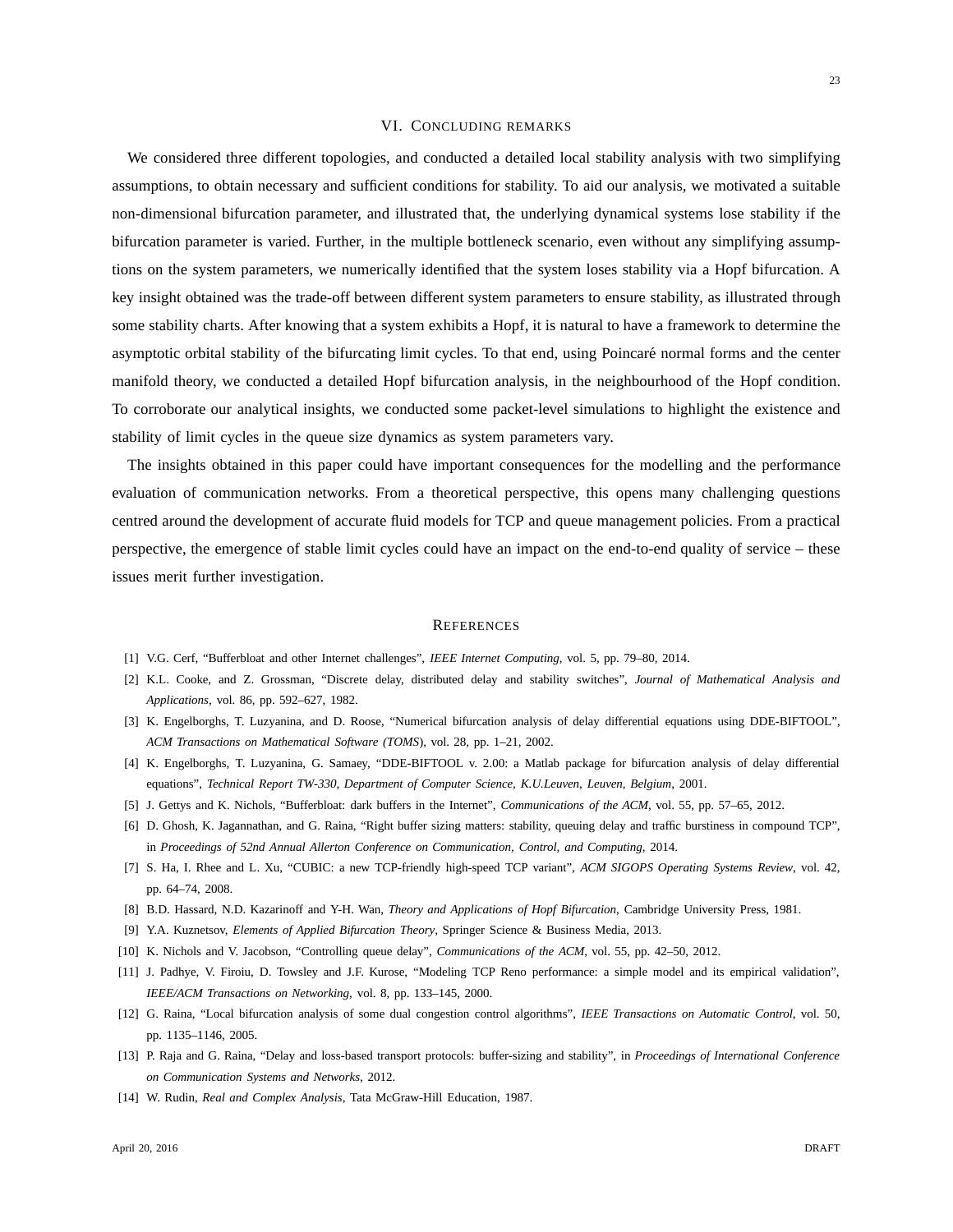<span id="page-23-1"></span><span id="page-23-0"></span>[16] The Network Simulator (NS2). [Online]. Available:<http://nsnam.isi.edu/nsnam/index.php/User> Information.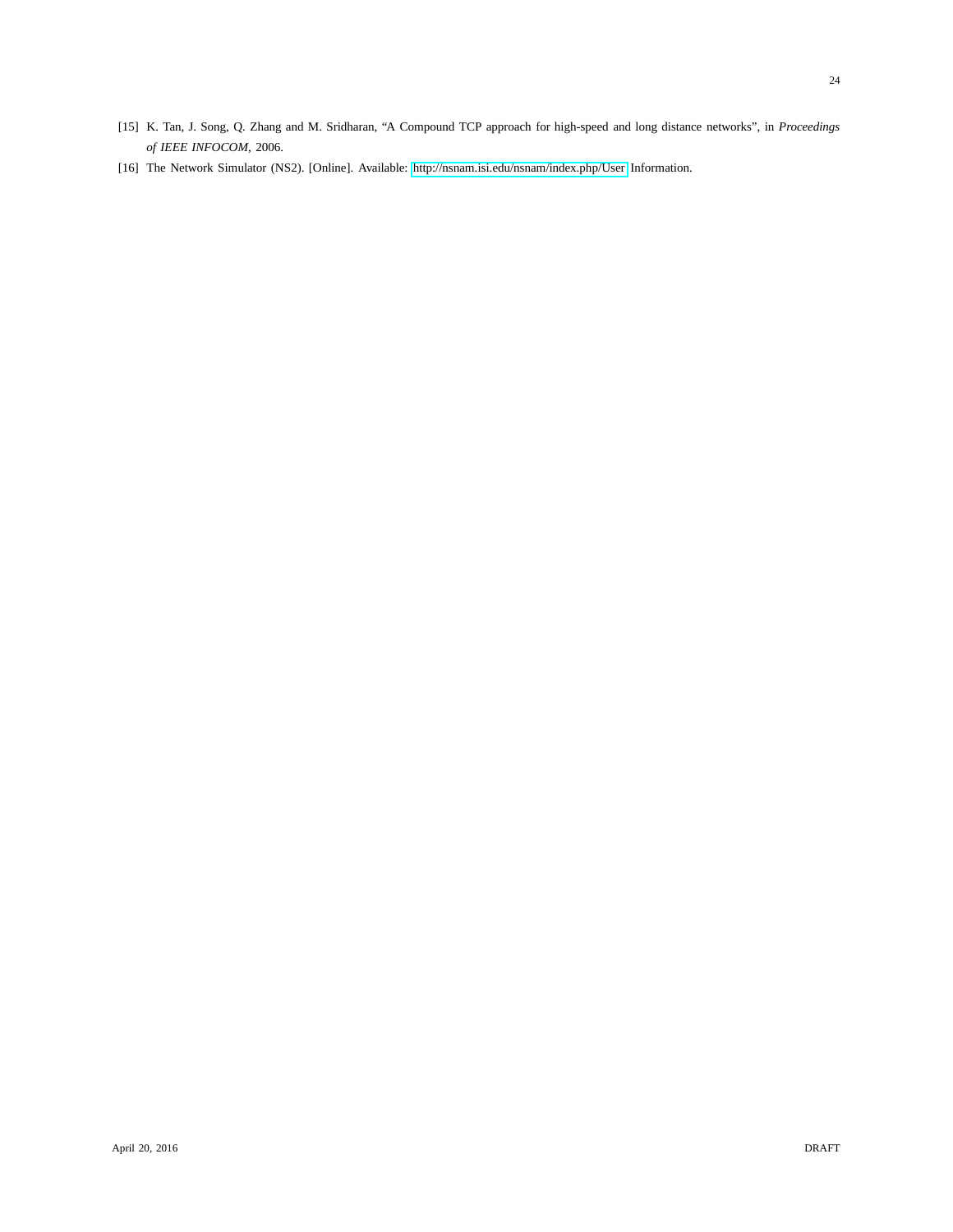# APPENDIX

<span id="page-24-0"></span>TABLE I: Coefficients in the Taylor series expansion of the non-linear fluid model [\(3\)](#page-3-2) with Compound TCP and Drop-tail queue policy evaluated at the equilibrium  $(w_1^*, w_2^*)$ . Here, the term  $p'$  represents the partial derivative of p with respect to the variables as given by the subscripts.

| $\xi_a = \frac{\partial f_1}{\partial w_1(t)}$                                                         | $\frac{w_1^*}{\tau_1} \left( \frac{i_{1,a}' d_1^* - i_1^* d_{1,a}'}{i_1^* + d_1^*} \right)$                                                                                       |
|--------------------------------------------------------------------------------------------------------|-----------------------------------------------------------------------------------------------------------------------------------------------------------------------------------|
| $\xi_b = \frac{\partial f_1}{\partial w_1(t-\tau_1)}$                                                  | $-\frac{w_1^*}{\sigma_1}(i_1^*+d_1^*)\left(p_{1,b}'+q_{b}'\right)$                                                                                                                |
| $\xi_d = \frac{\partial f_1}{\partial w_2(t-\tau_2)}$                                                  | $-\frac{w_1^*}{\pi}q'_d(i_1^*+d_1^*)$                                                                                                                                             |
| $\xi_{aa} = \frac{1}{2} \frac{\partial^2 f_1}{\partial w_i^2(t)}$                                      | $\frac{w_1^*}{\tau_1}\left(\frac{i_{1,a}''d_1^*-i_1^*d_{1,a}''}{i_1^*+d_1^*}\right)$                                                                                              |
| $\xi_{bb} = \frac{1}{2} \frac{\partial^2 f_1}{\partial w_1^2(t-\tau_1)}$                               | $-\frac{1}{\tau_{1}}(i_{1}^{*}+d_{1}^{*})\left(p_{1,bb}^{''}w_{1}^{*}+q_{bb}^{''}w_{1}^{*}+2p_{1,b}^{'}+2q_{b}^{'}\right)$                                                        |
| $\xi_{dd} = \frac{1}{2} \frac{\partial^2 f_1}{\partial w_0^2 (t - \tau_2)}$                            | $-\frac{w_1^*}{\tau_1}q''_{dd}$ $(i_1^* + d_1^*)$                                                                                                                                 |
| $\xi_{ab} = \frac{\partial^2 f_1}{\partial w_1(t)\partial w_1(t-\tau_1)}$                              | $\frac{i_{1,a}^{'}}{\tau_{1}}-\frac{1}{\tau_{1}}\left(p_{1}^{*}+q^{*}+\overset{\,\,{}_\circ}{p}_{1,b}^{'}w_{1}^{*}+q_{b}^{'}w_{1}^{*}\right)\left(i_{1,a}^{'}+d_{1,a}^{'}\right)$ |
| $\xi_{ad} = \frac{\partial^2 f_1}{\partial w_1(t)\partial w_2(t-\tau_2)}$                              | $-\frac{w_1^*}{\tau_1}q'_d\left(i'_{1,a}+d'_{1,a}\right)$                                                                                                                         |
| $\xi_{bd} = \frac{\partial^2 f_1}{\partial w_1(t-\tau_1)\partial w_2(t-\tau_2)}$                       | $-\frac{1}{\tau_1}(i_1^*+d_1^*)\left(q'_d+q''_{bd}w_1^*\right)$                                                                                                                   |
| $\xi_{aaa} = \frac{1}{6} \frac{\partial^3 f_1}{\partial w^3(t)}$                                       | $\frac{w_1^*}{\tau_1} \left( \frac{i''_1 a d_1^* - i_1^* d''_1}{i^* + d^*} \right)$                                                                                               |
| $\xi_{bbb} = \frac{1}{6} \frac{\partial^3 f_1}{\partial w^3(t - \tau)}$                                | $-\frac{1}{\tau_{1}}\left(i_{1}^{*}+d_{1}^{*}\right)\left(p_{1, bbb}^{'''}w_{1}^{*}+q_{bbb}^{'''}w_{1}^{*}+3p_{1, bb}^{''}+3q_{bb}^{'}\right)$                                    |
| $\xi_{ddd} = \frac{1}{6} \frac{\partial^3 f_1}{\partial w_2^3 (t - \tau_2)}$                           | $-\frac{w_1^*}{\tau_1}q_{ddd}''(i_1^*+d_1^*)$                                                                                                                                     |
| $\xi_{aab} = \frac{1}{2} \frac{\partial^3 f_1}{\partial w_1^2(t) \partial w_1(t-\tau_1)}$              | $\frac{i_{1,aa}}{\tau} - \frac{1}{\tau_1} \left( p_1^* + q^* + p_{1,b}' w_1^* + q_b' w_1^* \right) \left( i_{1,aa}'' + d_{1,aa}'' \right)$                                        |
| $\xi_{aad} = \frac{1}{2} \frac{\partial^3 f_1}{\partial w^2(t) \partial w_2(t-\tau_2)}$                | $-\frac{w_1^*}{\tau_1}q'_d\left(i''_{1,aa}+d''_{1,aa}\right)$                                                                                                                     |
| $\xi_{abb} = \frac{1}{2} \frac{\partial^3 f_1}{\partial w_1(t) \partial w_1^2(t-\tau_1)}$              | $-\frac{1}{\tau_1}\left(i'_{1,a}+d'_{1,a}\right)\left(p_{1,bb}^{''}w_1^*+q_{bb}^{''}w_1^*+2p_{1,b}^{'}+2q_{b}^{'}\right)$                                                         |
| $\xi_{bbd} = \frac{1}{2} \frac{\partial^3 f_1}{\partial w_1^2 (t - \tau_1) \partial w_2 (t - \tau_2)}$ | $-\frac{1}{\tau_1}(i_1^*+d_1^*)\left(2q_{bd}''+q_{bbd}'''w_1^*\right)$                                                                                                            |
| $\xi_{add} = \frac{1}{2} \frac{\partial^3 f_1}{\partial w_1(t) \partial w_2^2(t - \tau_2)}$            | $-\frac{w_1^*}{\tau_{\text{\tiny{+}}}} q_{dd}^{\prime\prime}\left( i_{1,a}^{'}+d_{1,a}^{'}\right)$                                                                                |
| $\xi_{bdd} = \frac{1}{2} \frac{\partial^3 f_1}{\partial w_1(t-\tau_1) \partial w_2^2(t-\tau_2)}$       | $-\frac{1}{\tau_{1}}\left(i_{1}^{*}+d_{1}^{*}\right)\left(q_{dd}^{\prime\prime}+q_{bdd}^{\prime\prime\prime}w_{1}^{*}\right)$                                                     |
| $\xi_{abd} = \frac{\partial^3 f_1}{\partial w_1(t)\partial w_1(t-\tau_1)\partial w_2(t-\tau_2)}$       | $-\frac{1}{\tau_1}\left(i^{'}_{1,a}+d^{'}_{1,a}\right)\left(q^{\prime\prime}_{bd}w^*_1+q^{\prime}_{d}\right)$                                                                     |
| $\chi_c = \frac{\partial f_2}{\partial w_2(t)}$                                                        | $\frac{w_2^*}{\tau_2} \left( \frac{i_{2,c}' d_2^* - i_2^* d_{2,c}'}{i_2^* + d_2^*} \right)$                                                                                       |